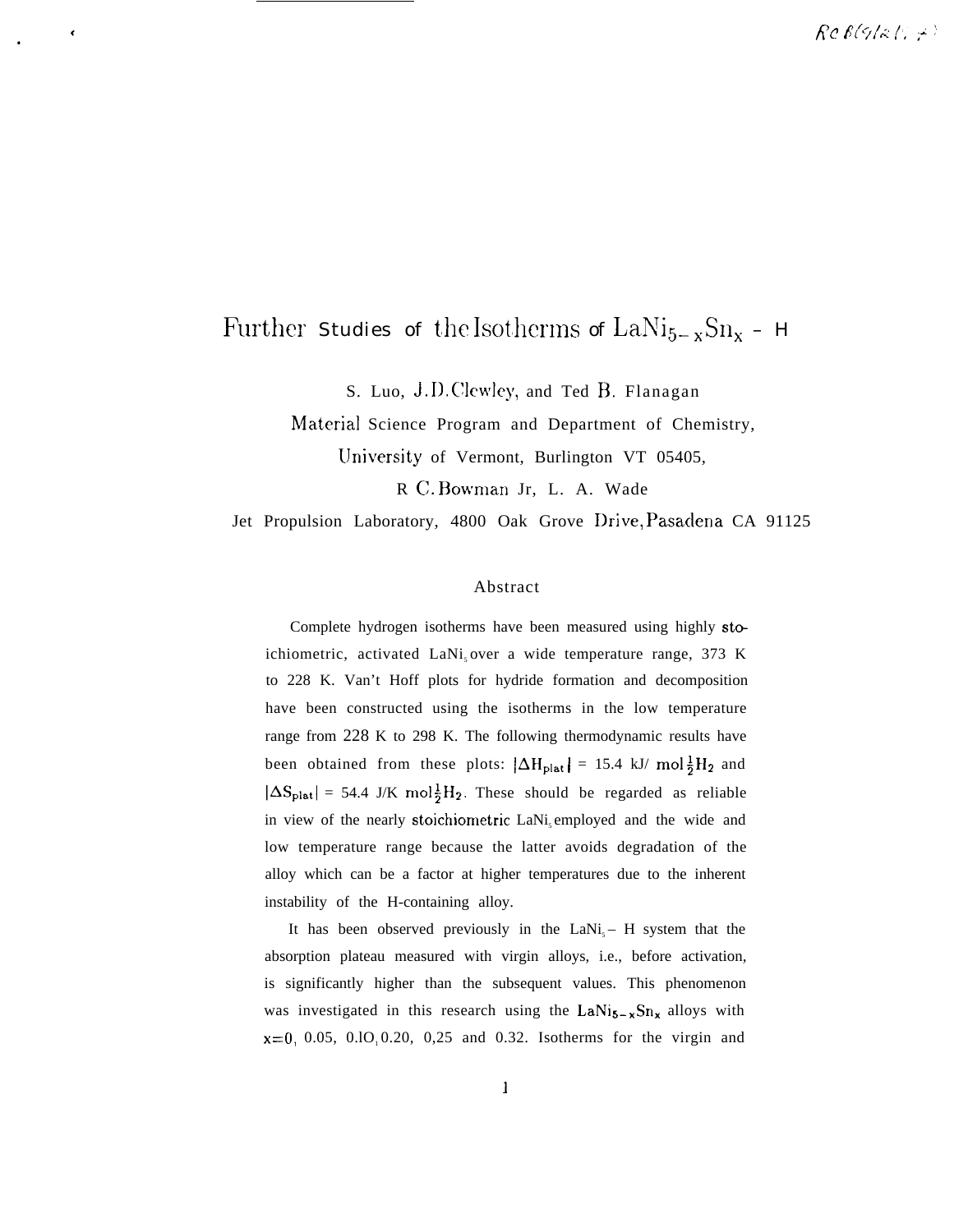activated alloys were measured at  $373 \text{ K}$  T<sub>1</sub>e initial plateau pressures for hydrideformation relative to values for activated material decrease with increase of x. AIT important result is that the initially highplateau pressure for hydride formation must reflect a hysteresis effect because the difference between the plateau pressures before and after activation almost vanishes at a Sn content of  $x=0.32$  where hysteresis itself nearly vanishes, The plateau pressure ratio,  $(p_{initial} p_{subsequent}, w_{here}$  the f subscript reflects hydride formation, decreases markedly with increase of x.

 $\mathbf{r}$ 

# **Introduction**

Many pressure-composition isotherms have been reported in the literature using samples of LaNi<sub>5</sub> which were not very close to 1-to-5 stoichiometric ratio of La-to-Ni and also where there was significant plateau sloping. In order to obtain the most reliable plateau thermodynamic parameters from isotherm data for  $LaNi<sub>5</sub> - H$ , closely stoichiometric material must be employed and isotherms must be measured over a wide, low temperature range where degradation will not be a factor. In this research both absorption and desorption isotherms were measured from 228 K to 373 K. Earlier isotherms measured at low temperature for LaNi<sub>5</sub>-H were generally not very horizontal  $[1]$ .

It has been previously shown  $[2, 3]$  that the plateau pressure for hydride formation,  $p_{\alpha}$ , for the initial isotherm of LaNi<sub>5</sub> – H is much greater than the subsequent plateau pressures for hydride formation whereas the decomposiion plateau pressures for the activated alloy, Pd, are basically unchanged.

 $\text{LaNi}_{5-x}\text{Sn}_{x}$  alloys have been shown to be of interest technologically [4, 5] and fundamentally [6, 7]. Hysteresis for the activated forms of these alloys decreases significantly with increase of  $x$ . In this research the initial and subsequent formation plateau pressures have been measured for a series of  $\text{LaNi}_{5-x} \text{Sn}_{x} - \text{H}$  systems. The dependence of the difference in the formation plateau pressures on alloy composition x were determined and related to the hysteresis of the activated alloys for this system.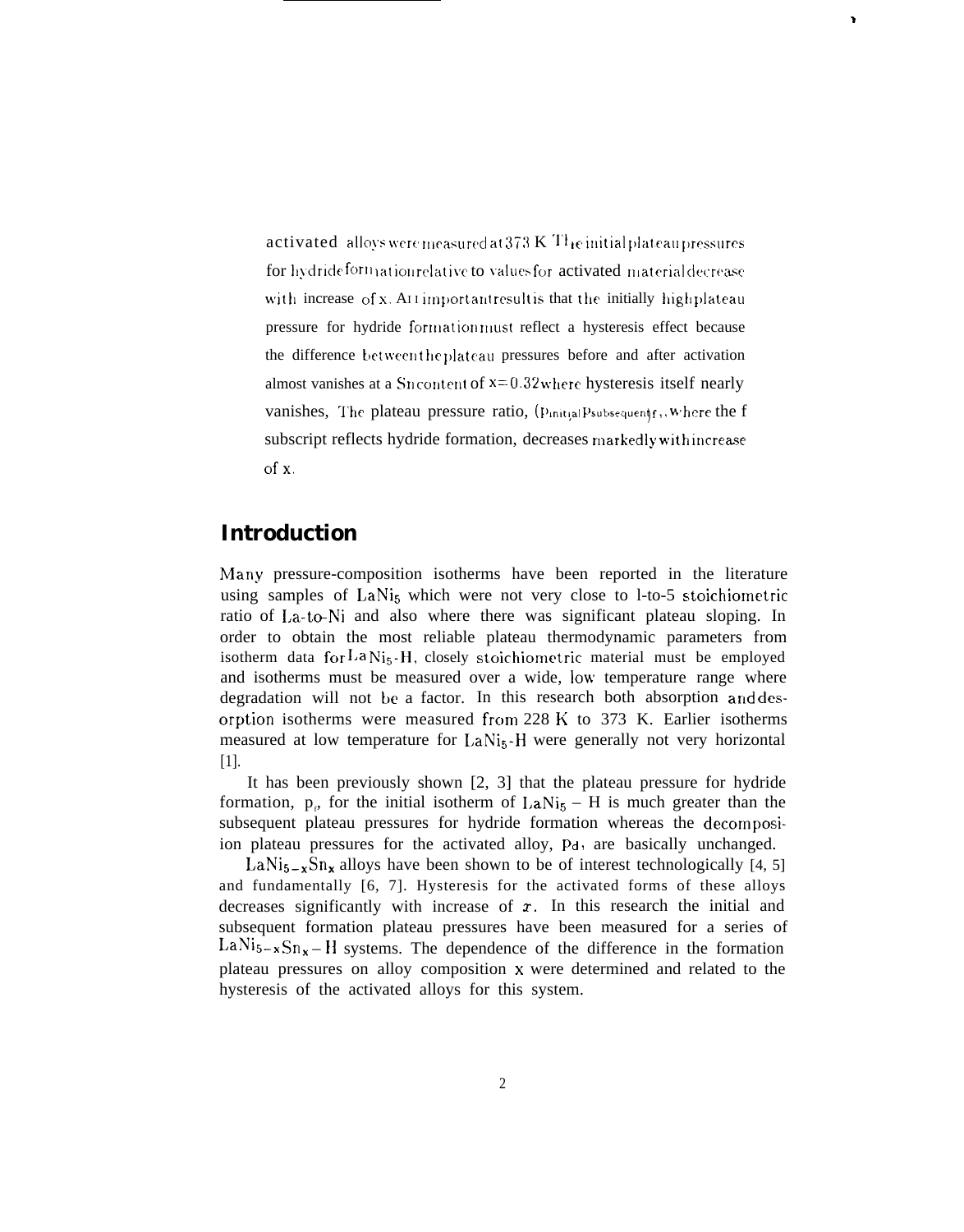# **Experiment al**

 $\text{LaNi}_5 \text{ was prepared}$  at the Ames Laboratory of Iowa State University by arc-melting the elements. The purity of the Ni was 99.99% and the La was 99.9.5(% including *orygen*. The button was melted seven times inverting it after each melting. The arc--cast button was wrapped in Ta foil, sealed in an evacuated quartz tube and annealed at 1223 K for 100 h. It was shown to be single phase from metallography and the powder X-ray diffraction (XRD) patterns showed that the angles of the reflections were equal for randomly selected regions within the ingot. The ratio of Ni-to-La in the LaNi<sub>s</sub> was  $5.00 \pm 0.01$  based on electron microprobe analysis.

The LaNi<sub>5-x</sub>Sn<sub>x</sub> samples with  $x=0.1$  and 0.2 were also prepared at lows State [University using a similar procedure and then they were annealed  $in$ *oacuo* at 1223 K for 120 h. The alloys were also subjected to elemental analysis and the results have been reported elsewhere [7]. The  $x=0.05$  alloy was prepared at the University of Vermont by arc-melting equal amounts of the  $x=0.0$  and 0.10 the alloys from the Ames Laboratory and then annealing the resultant alloy in a sealed quartz vessel for 96 h at 1133 K. The remaining alloys were prepared by Hydrogen Components, Inc. of Littleton, CO; they were prepared by arc-melting and remelted 6 x and annealed at 1223 K for 91 h.

Isotherms were measured in an all metal apparatus with electronic diaphragm gauges (M. K.S. Instruments). The temperatures were controlled with liquid baths to within  $\pm 0.2$  K.

## **Results and Discussion**

#### XRD **and Optical Microscopy.**

The results of XRD are shown in Table 1, The unit cell volumes are plotted in Figure 1 along with the data of Cantrell et al [5], Wasz and co-workers [8], and Luo  $et$  al [9]. The agreement of the present data with the other data is good for values of x up to 0.2 but for  $x > 0.2$  the unit cell volumes of the data of Wasz et *al* are smaller than those of the present data and those reported by Wasz *et al level-off* at a constant unit cell volume at  $x \approx 0.45$ . Wasz  $\epsilon t$  al stated that the volubility limit of Sn in La Ni<sub>5-x</sub>Sn<sub>x</sub> is  $x \le 0.45$ . Wasz  $et al$  had prepared their samples by mechanically alloying LaNi, with the appropriate amounts of Sn; the ball-milled products were then annealed at

.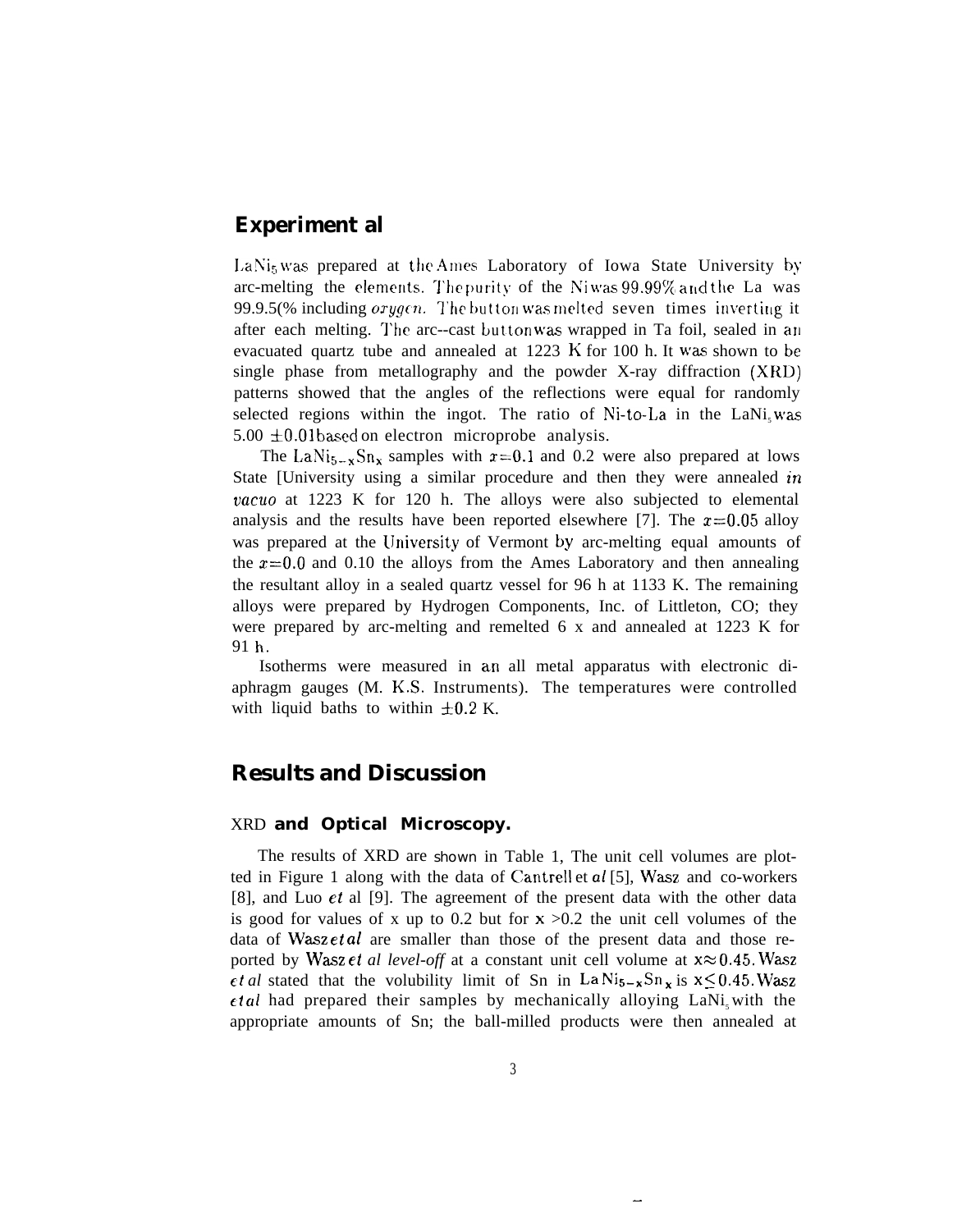| x    | $a_{\circ}/nm$ | $c_o/nm$ | $\sqrt{10^{-3}/10^{-3}}$    |
|------|----------------|----------|-----------------------------|
| 0    | 0.5006         | 0.3993   | 86.75                       |
| 0.05 | 0.5017         | 0.3990   | 86.98                       |
| 0.10 | 0.5039         | 0.4000   | 87.97                       |
| 0.20 | 0.5057         | 0.4018   | 89.00                       |
| 0.25 | 0.5063         | 0.4030   | 89.46                       |
| 0.32 | 0.5074         | 0.4038   | 90.05                       |
| 0.40 | 0.5089         | 0.4057   | 90.99                       |
| 0.50 | 0.5108         | 0.4074   | 92.06 (91.91, re-annealed), |

Table 1: Lattice Parameters and Unit Cell Volume by XRD as a Function of x for the La Nis<sub>-x</sub> Sn<sub>x</sub> -- H System.

b

1073 K. With this procedure it is assumed that Sn substitution occurred in a stoichiometric phase LaNi<sub>5-x</sub>Sn<sub>x</sub> with  $x \le 0.45$  accompanied by secondary phases, e.g., Ni(Sn) and LaNi<sub>5</sub>Sn. However, hyper-stoichiometric LaNi<sub>5+y</sub> with  $y \le 0.4$  is known [10, 1 1] at suitable temperatures where the excess Ni is retained as Ni-atom pairs substituting for some of the La atoms [12]. It is likely that the procedure used by Wasz  $et$  al  $[8]$  could easily have formed a ternary alloy phase with  $(Ni + S11) > 5.0$  which would restrict the Sn solubility to  $x < 0.45$ . In can be seen in Figure 1 that the present data continue to be described by a linear relationship to  $x=0.5$ . In the light of the work of Wasz et al the alloy having the apparent composition of  $\text{LaNi}_{4.5}\text{Sn}_{0.5}$  was re-annealed at 1133 K for 3 d and then re-exarnined by XRD; no significant changes in the lattice parameters were found indicating that it is a viable phase. It will be shown below that a relationship between the plateau pressures and the composition is also linear to  $x=0.5$  supporting the XRD results by independent evidence that that the  $LaNi<sub>4.5</sub>Sn<sub>0.5</sub>$  alloy is a homogeneous phase.

Alloys with  $x < 0.20$  showed broadening of the x-ray reflections after cycling but those with  $x > 0.20$  did not. There was no change in the angle of the reflections before and after the cycling. The alloys were examined by optical microscopy before and after cycling. Those with  $x < 0.20$  disintegrated into fine particles after cycling whereas the sizes of the alloy piecess remained unchanged for those with compositions  $x \ge 0.20$ .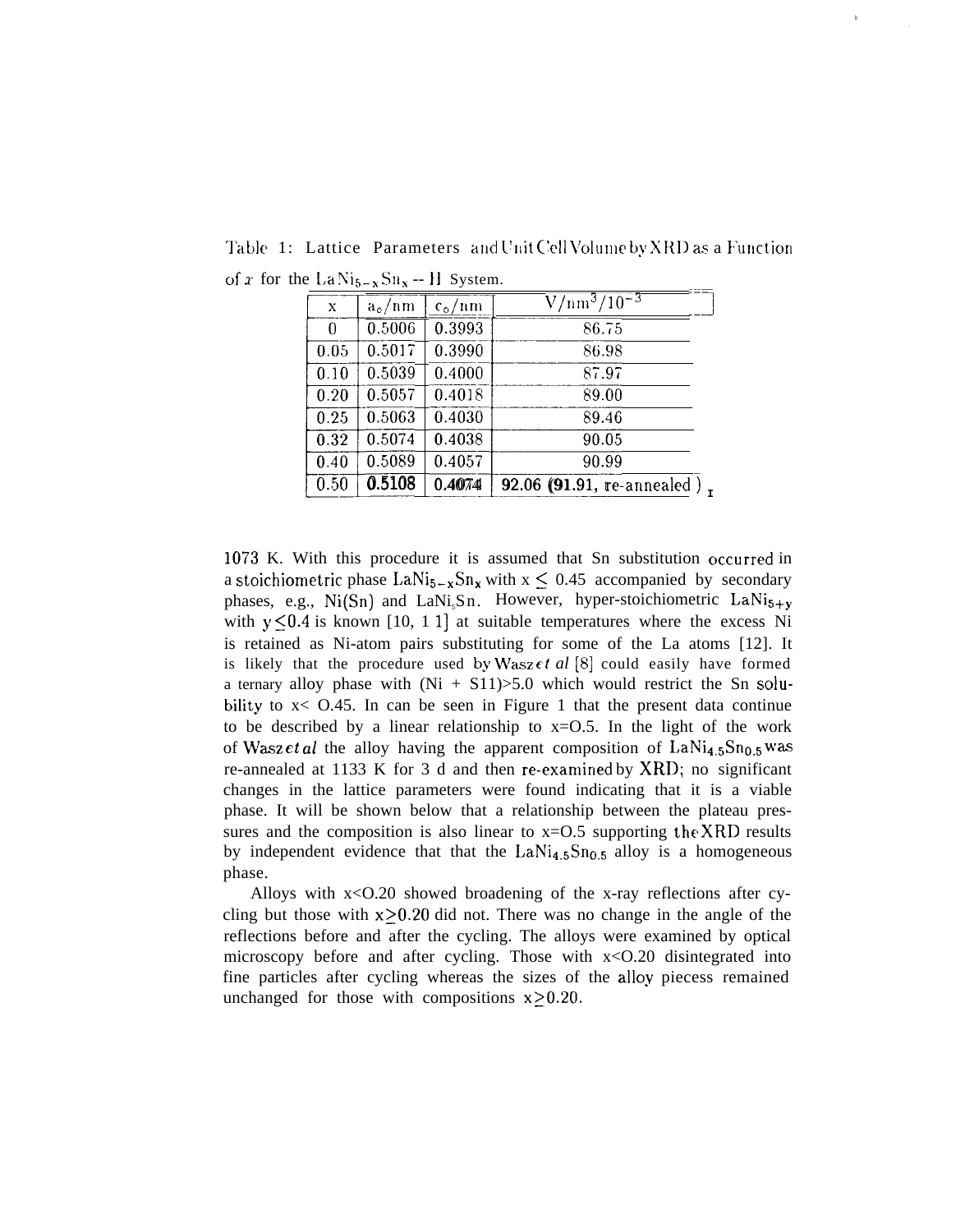## **Isothermsfor LaNi5– H**

A series of isotherms at temperatures from 228 to 323 K are shown in Figure 2 for a closely-stoic hiometric sample which has been hydrided and dehydrided (cycled)  $2.5x$  at  $\leq$  323 K prior to the measurements. Usually more than one isotherm was measured at cacti temperature but only one is shown for each temperature  $\text{Fig. 2}$ ) in order to avoid the proliferation of data points and accompanying confusion in the Figure. The plateau pressures are seen to be remarkably horizontal for both hydride formation and decomposition especially at the lowest temperatures; this behavior contrasts with some low temperature isotherms reported in the literature which are very sloping  $\lceil \cdot \rceil$ . The formation plateau at 323 K is the only one which exhibits any significant sloping. The locations of the phase boundaries are nearly constant with increase of temperature and only at the highest temperature shown, 323 K, is there an indication of a decrease in the upper phase boundary, (dilute + hydride) /hydride, and an increase in the lower phase boundary, dilute/( dilute + hydride), isotherms at temperatures  $>323$  K were also reassured after measurement of these low' temperature isotherms, but, because there may be a small amount of disproportionation and plateau splitting [9], they have not been included in Figure 2.

The loss of work due to hysteresis can be computed from the expression

$$
\frac{1}{2}RT\ln\left(p_f/p_d\right) \tag{1}
$$

where  $p_f$  and Pd are the plateau pressures for hydride formation and decomposition, respectively. Hysteresis is relatively small for activated samples of  $LaNi<sub>5</sub>$ .

Some error may be introduced into the plateau pressure values by the so-called "aliquot effect" which is the term to describe the affect of the rate of the hydrogen uptake/evolution on the plateau pressures [13, 14]. Formation plateau pressures for some temperatures were determined using both fasst and slow rates of hydrogen uptake, i.e., large and small aliquots of hydrogen, and, for the temperatures where this was done, the average  $p_e$ values were used. The difference in the degree of hysteresis found between fast and slow rates of uptake was approximately 100 J/ mol  $\frac{1}{2}H_2$ . These results appear to indicate that there is a small decrease of the work lost because of hysteresis with increase of temperature (Table 2).

There bass been some discussion by Flanagan  $\epsilon t$  al [15] about which measure of hystereis is the more temperature independent quantity and therefore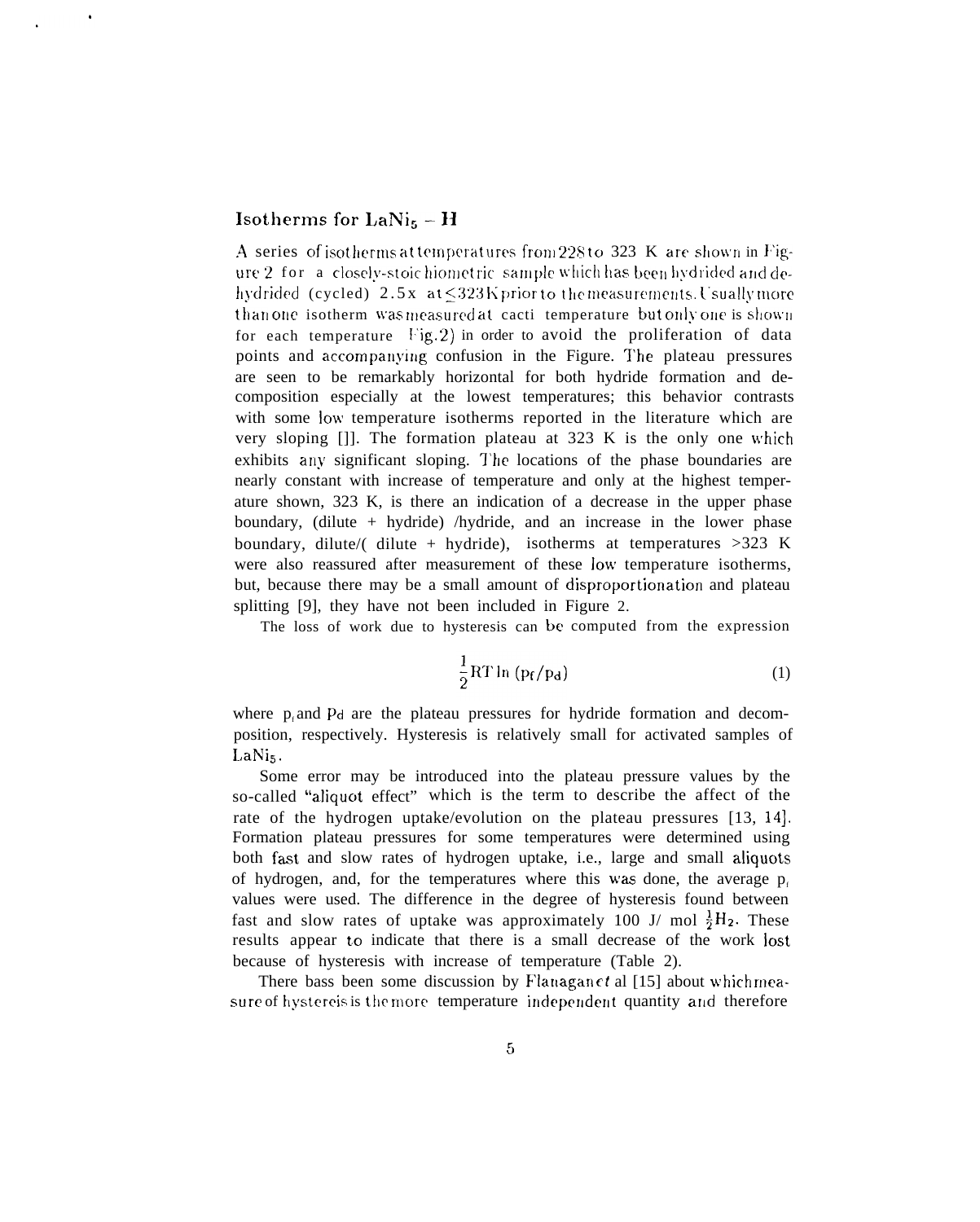| T/K | $p_f/MPa$ | $p_d/MPa$ | $-\frac{1}{2}RT\ln(p_f/p_d)$ ] |
|-----|-----------|-----------|--------------------------------|
| 228 | 0.0051    | "0.0034   | 384                            |
| 238 | 0.0095    | 0.0066    | 361                            |
| 248 | 0.0181    | 0.0133    | 329                            |

262 0.0416 0.030 360 0.071 0.055 317 0.218 0.174 308 0.588 0.449 361

Table 2: Plateau Pressures and Hysteresis for the  $LaNi<sub>5</sub> - H$  System. Hysteresis is in units of  $J/mol \frac{1}{2}H_2$ .

the most fundamental quantity which reflects hysteresis,  $\frac{1}{2}RT \ln (p_f/p_d)$  or  $\frac{1}{2}R\ln(p_f/p_d)$ . The former is the uncompensated heat, or lost work, and the latter is the entropy produced [16]. Unfortunately even a small amount of experimental scatter such as found in the present results due to the "aliquot effect" precludes any such choice. In any case, Table 2 shows the lost work (or uncompensated heat) evaluated from the experimental data at different temperatures and no systematic variation of this quantity with temperature can be discerned (Table 2).

### van't **Hoff Plot for** LaNi<sub>5</sub> - **H**

The van't Hoff plots from the isotherms in Figure 2 and other isotherms which were measured are shown in Figure 3. The  $\Delta H_{\text{plat}}$  and  $\Delta S_{\text{plat}}$  values were determined from these plots and are tabulated in Table 3. These van 't Hoff plots differ from those shown earlier for highly stoichiometric LaNi<sub>5</sub> [9] because the earlier plots were determined specifically to to examine the effect of plateau splitting on the plots and were determined over a higher temperature range. Data for  $T > 323$  K have been omitted in Figure 3 on the grounds that splitting or degradation may occur. The thermodynamic values determined from Figure 3 should be accurately reflect activated  $\text{LANi}_{5}$  which has not undergone any degradation. The average of the thermodynamic parameters determined from the formation and decomposition van't Hoff plots should correspond to a value determined by calorimetry and neither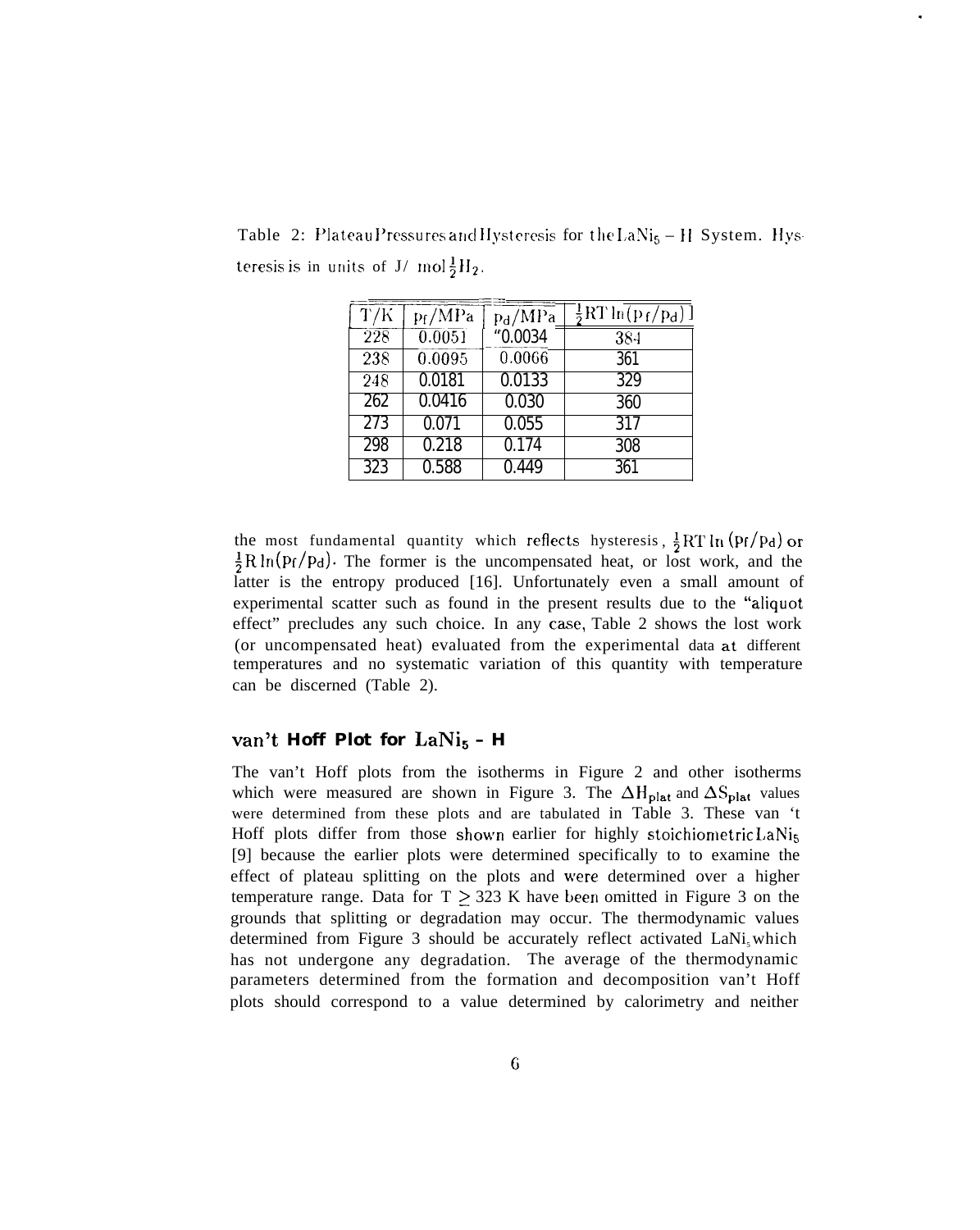should not be in fluenced by hysteresis [16]. Values from the literature are shown for comparison in Table 3.

The average results determined from the present data for  $|\Delta H_{\text{plat}}|$  and  $[\Delta S_{\text{plat}}|, i.e., 15.4 \pm 0.2 \text{ kJ/mol} \frac{1}{2}H_2$  and  $54.0 \pm 0.5 \text{ J/K} \text{mol} \frac{1}{2}H_2$ , are believed to accurately reflect the reaction of stoichiometric  $\text{La Ni}_5$  with  $\text{H}_2$ . The present results are somewhat larger than calorimetric data of Luo  $et al [18]$ and the results from the p–c–T data of Sandrock  $\epsilon t$  al [21] but in view of the somewhat different temperature ranges the agreement can be considered to be good. The agreement with the data of Biris it et al [22] is good and their results were determined using apparently a closely stoichiornetric alloy according to analysis but it may not have been homogeneous due to lack of annealing. 'l'he isotherms were measured from 263 to 338 K so that the temperature range is narrower than the present research and does not extend as low. From the view point of the behavior of the stoichiometric alloy, the precise calorimetric data of Murray et *al* [17] and the calorimetric data of Bowerrnan *et al* [20] contain systematic errors which most likely arise from the non-stoichiometry of the alloys.

# **Comparison of Plateau Pressures for Hydride Formation of** the Virgin and Activated  $\text{LaNi}_{5-x}\text{Sn}_{x}$ .

The change in the values of  $p<sub>i</sub>$  between the initial and subsequent isotherms can best be expressed thermodynamically by

$$
\frac{1}{2}RT \ln \left( p_f^i / p_f^s \right) \tag{2}
$$

where  $i$  and s refer to initial and subsequent isotherms, respectively; the plateau pressures for the subsequent isotherms are nearly independent of the number of cycles. For the purpose of comparison of isotherms for the virgin alloys with those of the activated alloys a temperature of 373 K was chosen. This represents a compromise allowing both formation and decomposition plateaux to be measured over the range of x values available and the concomitant large variation of their plateau pressures with x. These values are shown in Table 4 for the various  $\text{LaNi}_{5-x}\text{Sn}_{x} - \text{H}$  systems where it can be seen that the difference between the initial and subsequent  $p<sub>r</sub>$  values decreases with  $x$ . Each alloy is discussed below.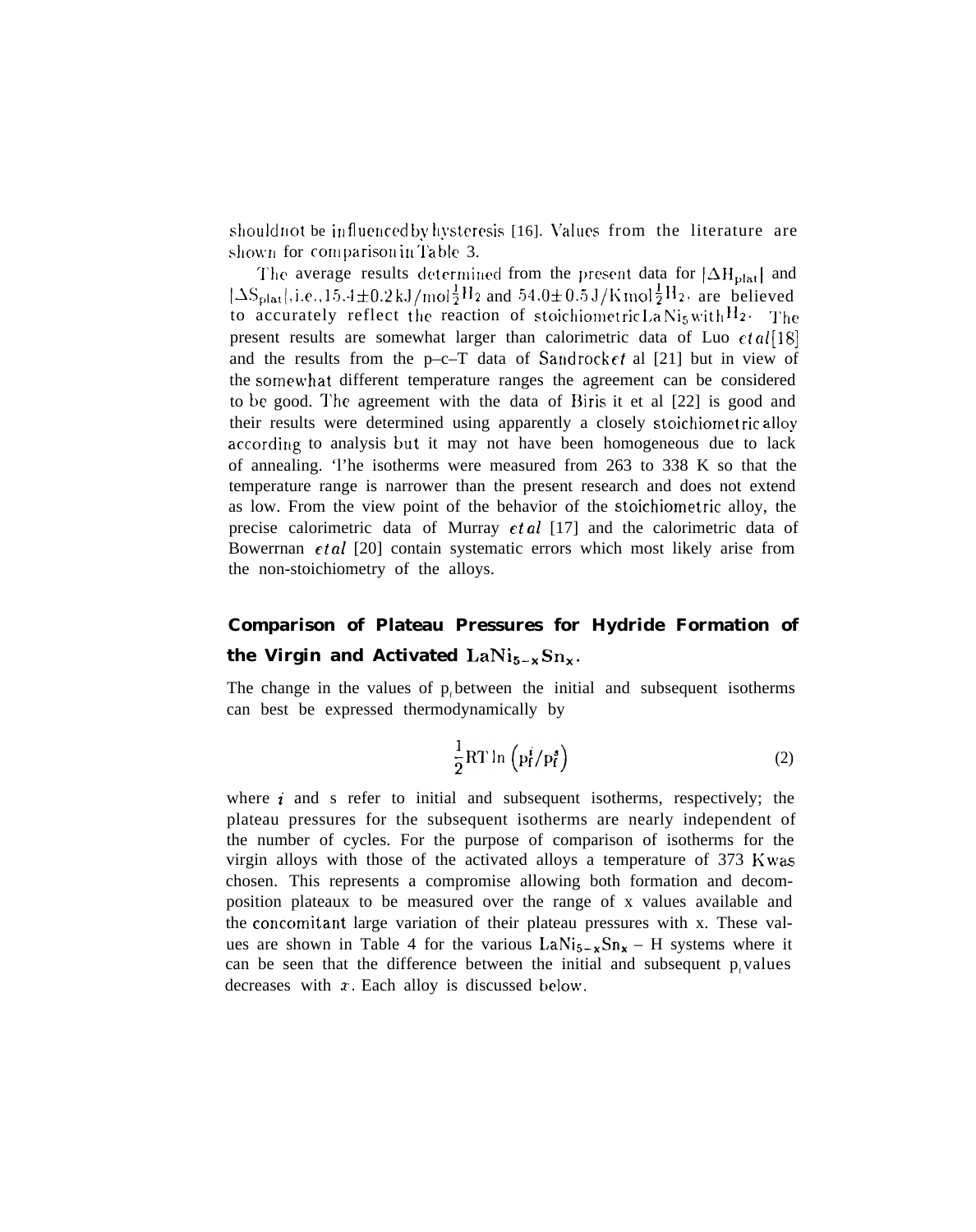'l'able 3: Thermodynamic Properties for the LaNi<sub>5</sub> –H and LaNi<sub>4.95</sub>Sn<sub>0.05</sub> – H Systems.  $\Delta H_{\text{plat}}$  and  $\Delta S_{\text{plat}}$  are in units of kJ/ mol  $\frac{1}{2}H_2$  and J/ K mol  $\frac{1}{2}H_2$ , respectively.

.

| plateau or technique                         | $\Delta H_{\rm plat}$ | $\Delta S_{\rm plat}$ |  |  |  |
|----------------------------------------------|-----------------------|-----------------------|--|--|--|
| LaN                                          |                       |                       |  |  |  |
| formation (this work)                        | 15.7                  | $\epsilon =$<br>54.8  |  |  |  |
| decomposition (this work)                    | 15.1                  | 53.9                  |  |  |  |
| av. (this work)                              | 15.4                  | 54.4                  |  |  |  |
| calorimetry[17]                              | 16.0                  | $57.3$ (average)      |  |  |  |
| calorimetry[18]                              | 15.0                  | 53.6                  |  |  |  |
| calorimetry[19]                              | 15.8                  | 56.2"                 |  |  |  |
| calorimetry[20]                              | 14.8                  | 52.5                  |  |  |  |
| $p-c-T$ data (stoichiom.)[21]                | $15.2$ "              | 53.8                  |  |  |  |
| $p-c-T$ data [22]                            | $15.4***$             | 54.8                  |  |  |  |
| $\overline{\text{LaNi}}_{4.95}$<br>10.05     |                       |                       |  |  |  |
| formation                                    | 15.2                  | 53.1                  |  |  |  |
| decomposition                                | 16.0                  | 54.2                  |  |  |  |
| average                                      | 15.6                  | $\epsilon$ -<br>53.7  |  |  |  |
| from the referenced data using the<br>hetelu |                       | measured onthe        |  |  |  |

\* Calculated from the referenced data using the measured enthalpy and the average of the formation and decomposition plateau pressures. \*\* The enthalpy was taken from their decomposition plateau plot and in order that this be close to the average for the formation and decomposition, 0.2 kJ/ mol  $\frac{1}{2}H_2$  was subtracted from it. \*\*\* Average of absorption and

resorption values.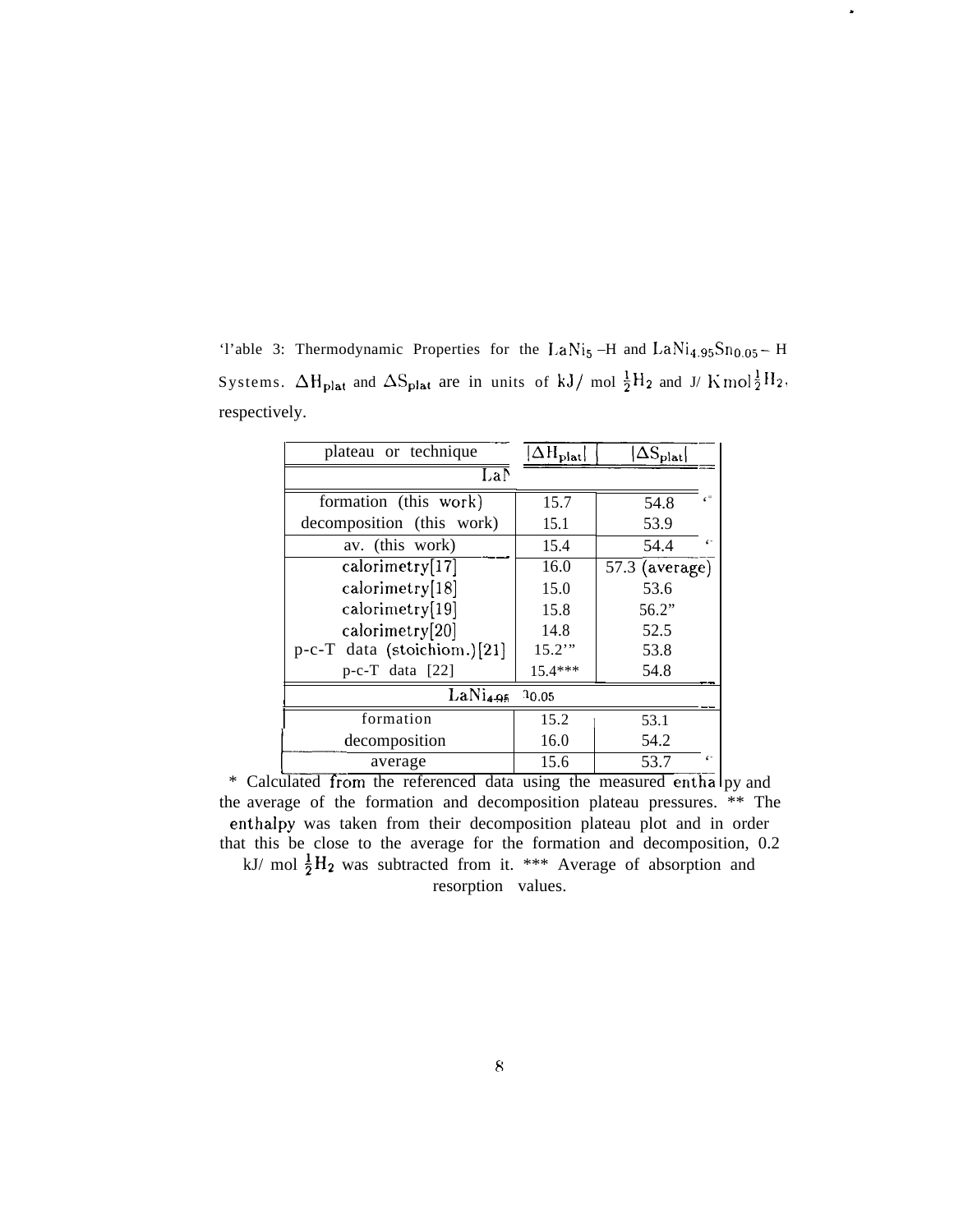Table 4: Initial and Subsequent Hydride Formation Plateau Pressures at 373 K for the LaN<sub>i5</sub><sub>x</sub>Sn<sub>x</sub>-H Systems where p<sub>f</sub> is in MPa and  $\frac{1}{2}RT \ln (p_f^t / p_f^s)$ in kJ/ mol  $\frac{1}{2}H_2$ .

| x value  | Pŕ   |          | $\frac{1}{6}RT \ln$<br>$(p_i^s/p_f^s)$ |
|----------|------|----------|----------------------------------------|
| $\Omega$ | 5.7  | 2,47     | 1.13                                   |
| 0.0.5    | 3.4  | 1.8      | 0.99                                   |
| 0.10     | 1.88 | 1.40     | 0.46                                   |
| 0.20     | 0.84 | 0.71     | 0.27                                   |
| 0.25     | 0.64 | 0.57     | 0.16                                   |
| 0.32     | 0.33 | 0.31     | 0.13                                   |
| 0.40     | 0.18 | $0.17\,$ | 0.13                                   |

# $LaNi<sub>5</sub> - H$

Because data for the  $\text{LaNi}_5\text{-H}$  system were not available in the literature for the parent alloy-H system at 373 K, isotherms were measured for both the virgin and activated forms of the alloy at 373 K where the pressures are quite high especially for the inactivated form, i.e., 1.0 MPa, (Fig. 4), and where some plateau splitting can be seen in the decomposition plateau. An enormous difference in its plateau pressures, pr, can be seen and there is a very dramatic difference found between the dilute phase solubilities in the initial, virgin isotherm and the subsequent ones. The extent of the plateau region is significantly greater for the virgin than for the activated sample. It seems that activation removes some of the available interstitial sites which contribute to the plateau region in the virgin alloy.

## $LaNi_{5-x}Sn_x - H$

 $x=0.05$ . Figure 5 shows the isotherms for the virgin and activated LaNi<sub>4,95</sub>Sn<sub>0,05</sub>– H system where, like the parent compound, there is also a very large difference in the virgin and activated isotherms. A difference in behavior between this alloy and the parent LaNi<sub>5</sub> alloy is that this alloy does not show any splitting; this has been described elsewhere [9]. The dilute phase volubility differences between the initial and subsequent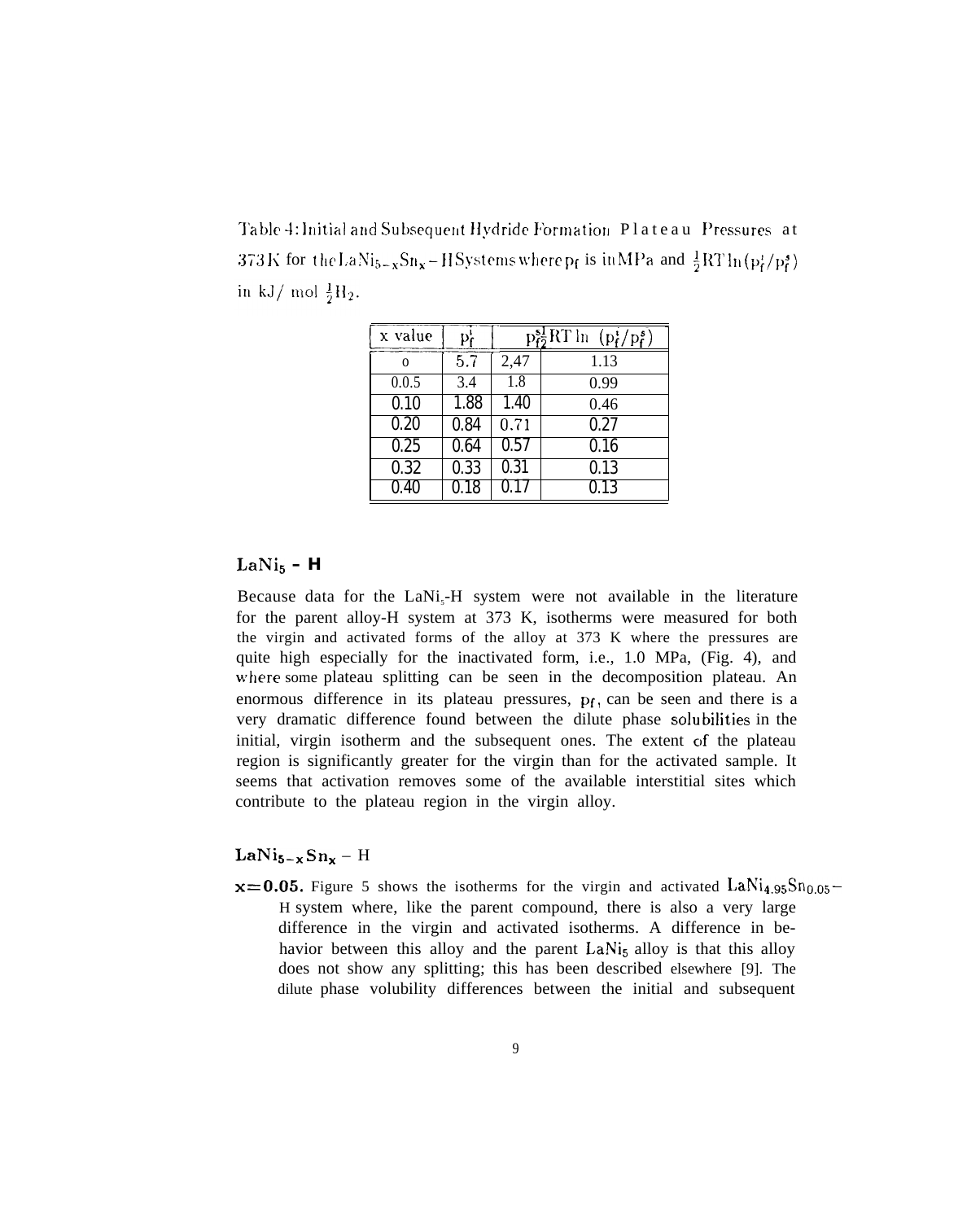isotherms are significant but smaller than for the parent system.

Thermodynamic data have not been reported for this alloy composition in tile previous study of  $LaNi_{5-x}Sn_{x}-H$  alloys [6]. Results for this alloy are therefore included in Table 3 where the thermodynamic parameters have been determined from p-c-T data. The average value of the  $|\Delta H_{\text{plat}}|$  is greater than for the parent compound. This value for  $x=0.05$  supports the value for LaNi<sub>5</sub>-H determined in this research (Table 3) and the calorimetrically determined value  $[18]$  because a plot of  $|\Delta H_{\text{plat}}|$  against x for the LaNi<sub>5-x</sub>Sn<sub>x</sub>-H system, including this value for  $x=0.05$ , extrapolates at  $x=0.0$ , i.e. LaNi<sub>5</sub>-H, to an enthalpy value lying between 15.0 and 15.5 kJ/mol $\frac{1}{2}H_2$ . This result indicates that values outside of this range which have been reported in the literature (Table 3) are unlikely. .4 similar extrapolation without the value determined here for  $x=0.05$  is shown in Figure 4 of reference [6] and leads to similar conclusions.

- $x=0.10$ . Figure 6 shows virgin and second isotherms for the LaNi<sub>4.90</sub>Sn<sub>0.10</sub>-H system. The difference in the p values has decreased compared to alloys of smaller x values. The difference in the dilute phase solubilities for the initial and subsequent isotherms has become small.
- $x=0.20$ . The alloy with this stoichiometry has been the alloy of choice of the  $\text{LaNi}_{5-x}\text{Sn}_{x}$  series for several hydrogen storage purposes as described in, e.g., [4]. Figure 7 shows that the difference in the  $p_r$  values between the virgin and activated forms is not very large. For the first time in these studies of the effect of increasing  $x$  values on the formation plateaux, it is found that  $\frac{1}{2}RT \ln(p_f^3)/(\frac{1}{2}RT \ln(p_f/p_d))$  where the hysteresis is evaluated for the activated form. The difference in the dilute phase solubilities for the initial and subsequent isotherms has also become small. For this alloy and for those with  $x > 0.2$ , the coincidence of the volubility data in the hydride phase region for the initial and subsequent isotherms is noteworthy. This may also be the case for the alloys with  $x < 0.20$  but because of the high pressures for the virgin alloys in this region it could not be established in this work.
- **x=0.25.** For this system the trend continues where  $\frac{1}{2}RT \ln(p_f^t/p_f^s)$ , decreases as compared with alloys with  $x < 0.25$  (Fig. 8). The dilute phase volubility for this alloy appears to be quite different in the activated and virgin conditions but this is probably experimental error due to slow kinetics in the virgin alloy.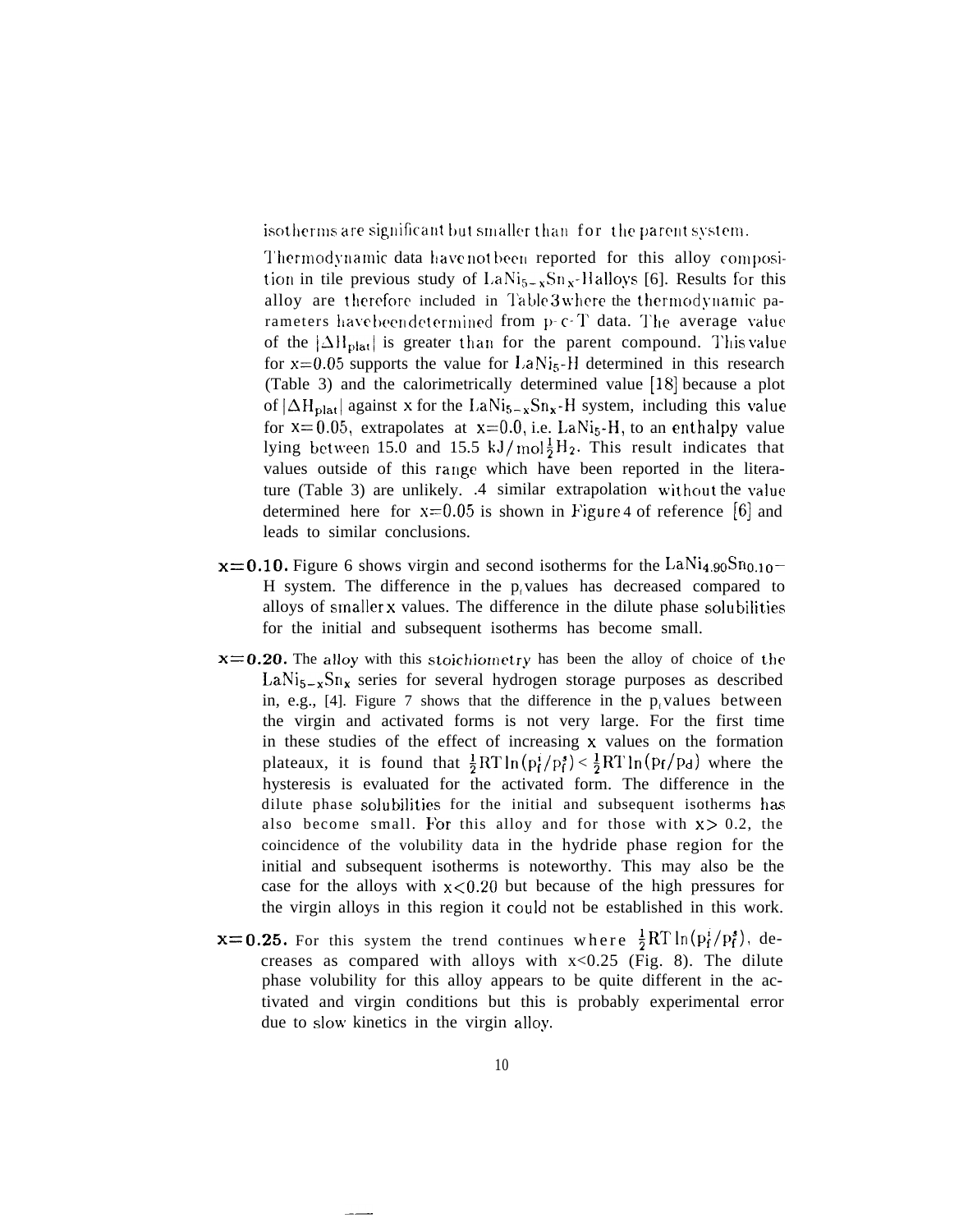- $x=0.32$ . This is the alloy with the largest content Sn where the isotherms before and after activation showed a distinct difference in  $p_i^i$  and  $p_i^s$ (Fig. 9) and for this alloy the value of  $\frac{1}{2}RT$  in  $(p_f^2/p_f^2)$  is quite small.
- $x=0.40$ , 0.50. These alloys basically show no difference between the initial and subsequent cycles and their isotherms will not be shown.

## **Dilute Phase Solubilities**

There is known to be a large difference between the dilute phase behavior of the parent compound before and after activation [23, 24]. The differences were somewhat, difficult to measure for the  $\text{LaNi}_{5-x}\text{Sn}_{x}$  – H alloys because, in some cases, equilibrium was sluggish for the virgin form. In any case, the difference is greatest for parent compound and then decreases closely paralleling the differences  $p_f^i$  and  $p_f^s$  making it clear that the two phenomena are related. For some of the higher values of  $x$  a trend is no longer clear, e.g., the  $x=0.25$  alloy seems to have a greater difference than the  $x=0.20$ alloy but as noted above this is probably a failure to establish equilibrium for the virgin form.

# **Conclusions**

The greater plateau pressures for hydride formation for the initial isotherm as compared with subsequent ones for alloys of the  $\text{LaNi}_{5-x}\text{Sn}_{x}$  -- H system are plotted as a function of x in Figure 10 along with the plateau pressures for the activated alloys. The difference between  $p_f^i$  and  $p_f^s$  decreases with x but it does not exactly parallel the differences between  $P_f^{\sharp}$  and Pd because there is a much greater initial decrease from  $x=O$  to 0.1 for the former  $p<sub>i</sub>$ values. The activated alloys exhibit a rather constant degree of hysteresis **Up** to x= O.25. The difference between the dilute phase solubilities of the activated alloy compared with the virgin sample exhibits a large change with increase of x.

The difference between the initial and subsequent formation plateau pressures is probably related to the upheaval caused by the initial hydride formation. (A similar effect may be present for hydride decomposition for a virgin sample, i.e., one which had been hydrided by passing around the critical point thus avoiding the changes which normally accompany hydride formation. ) In earlier work it was found that the calorimetric enthalpy for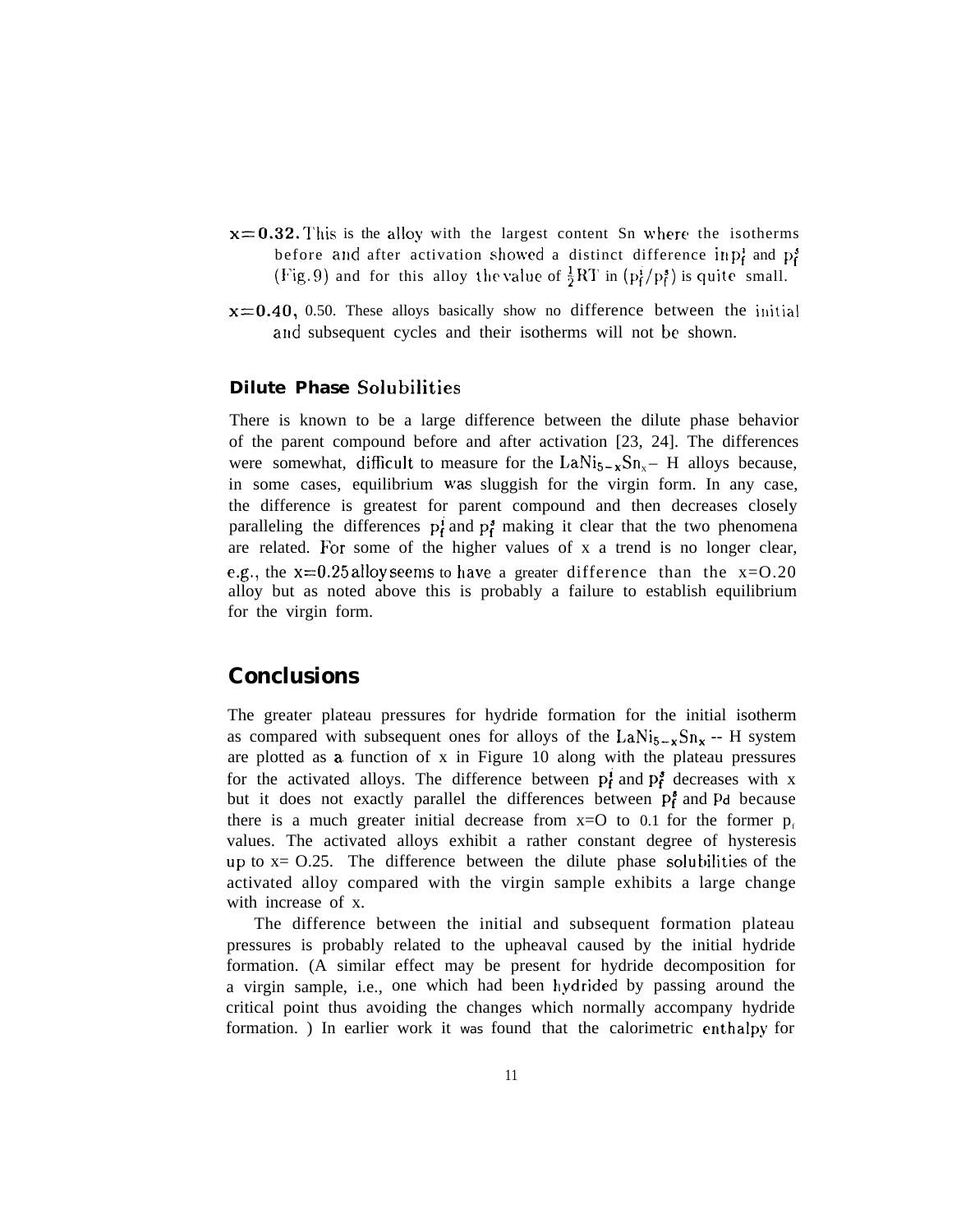the hydriding reaction is not noticeably different for the initial and subsequent hydride formation [2.5]. This result was puzzling since the difference in free energies,  $\frac{1}{2}RT$  in p<sub>p</sub>, for the initial and subsequent hydride formation reactions is  $1.2 \text{ kJ/mol} \frac{1}{2} H_2$  which if this were due to the enthalpy should be readily detectable by reaction calorimetry.

It has been pointed out on the basis of the existing calorimetric data for metal-hydrogen systems that there does not appear to be a netheat evolution during the irreversible branches of an isothermal hysteresis cycle, and therefore the work of hysteresis is evolved as heat during the reversible branches of the hysteresis cycle [16]. In the reversible branch at which takes place at a small H content where the  $PH_2$  is increased from the decomposition plateau,  $Pd$ , to the formation plateau,  $p<sub>e</sub>$ , work is done by the surroundings on the gas, H<sub>2</sub>, where the majority of the H resides, and for the other reversible branch where  $p_{H_2}$  is reduced at a high H content from  $p_f$  to  $p_d$ , a smaller amount of work is done on the surroundings by the system and for these two reversible steps there is a net work done on the system which must be evolved as heat, i.e.,  $\frac{1}{2}RT \ln (p_f/p_d)$  per mol  $\frac{1}{2}H_2$  [15]. On the other hand, during the irreversible branches of hydride formation and decomposition there is no net heat change and the irreversibility is reflected by the entropy production,  $\frac{1}{2}RT \ln (p_f/p_d)$ , [15]. The entropy production is probably associated with the interface movement and the volume change which takes place at the interface. In the present context the fact that there is no difference in enthalpies for the initial hydride formation and subsequent formation reactions [25] may have the same origin, i.e., the increase in  $p_e$ free energy= $\frac{1}{2}RT$  in  $p_f$ , for the initial, as compared to subsequent hydride formation may be mainly due to entropy and therefore is not detected in the calorimetric experiments. The entropy production may arise both from interface movement and the disintegration into fine particles for the initial hydride formation. At small x values the latter may be more important for the initial hydride formation and the former more important for the activated alloy.

# **Acknowledgements**

This research was partially supported by U.S. Department of Energy grant DE-FG03-94ER14493. The Jet Propulsion Laboratory is operated by California Institute of Technology under contract with the U.S. National Aeronautics and Space Administration.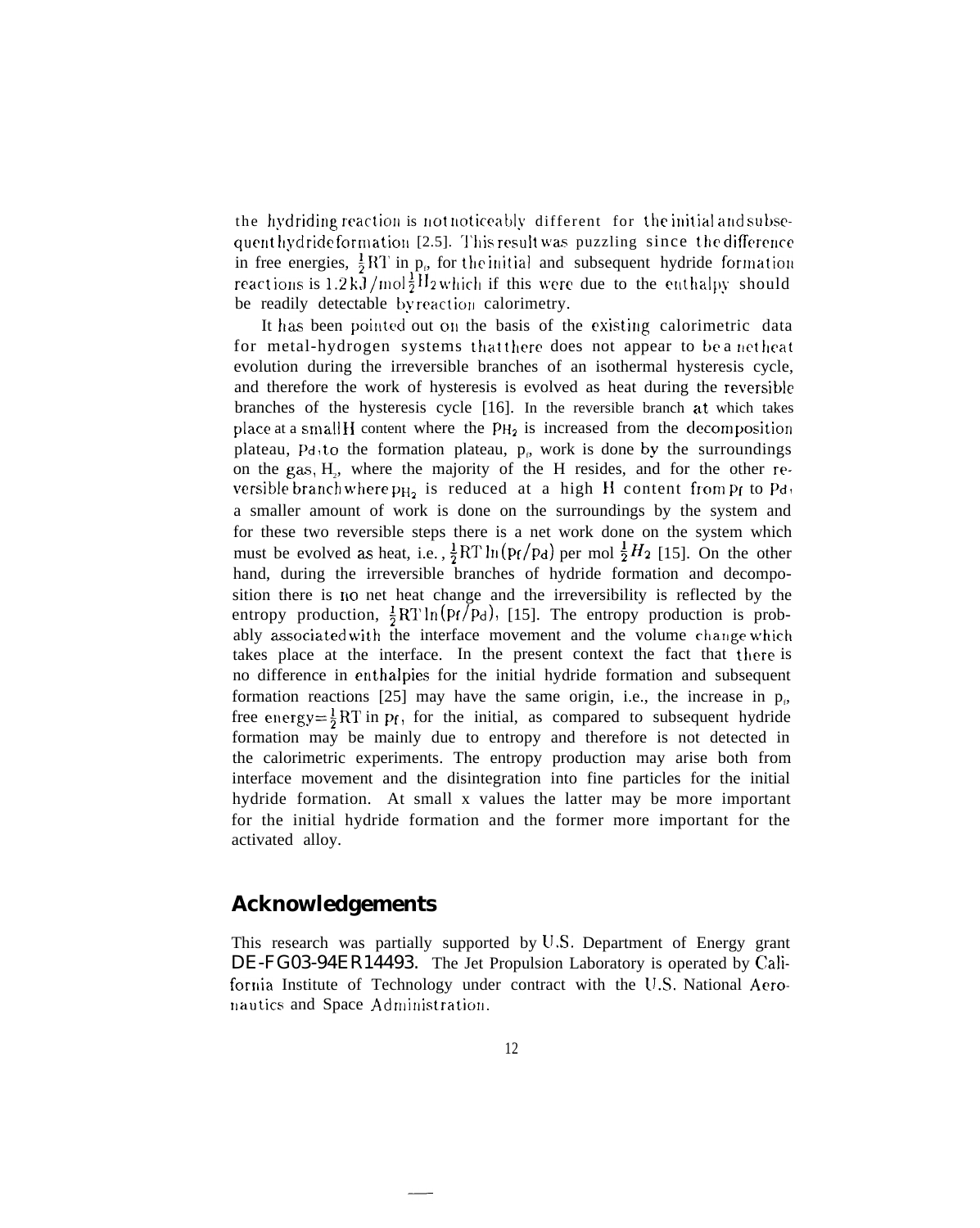- [17] J. Murray, M. Post, J. Taylor, *J. Less-Common Mets.*, **80** (1981) 201.
- [18] W. Luo, S. Luo, J. Clewley, T. Flanagan, R. Bowman, J. Cantrell, J. Alloys *Compounds*, 202 (1993) 147.
- [19] W. Hubbard, P. Rawlins, P. Connick, R. Stedwell, P. O'Hare, J. Chem *Thcrmo.,* 15 (1983) 785.
- [20] B. Bowerman, C. Wulff, 'I'. Flanagan, Zeit. Physik. Chem. N. F., 116 (1979) 197.
- [21] G. Sandrock, P. Goode]], E. Huston, P. Golben, Zeit. Physik. Chem., 164 (1989) 1285.
- [22] A. Biris, R. Bucur, P. Ghete, E. Indrea, D. Lupu, *J. Less-Commo Mets.,* 49 (1973) 477.
- [23] J. Lynch, J. Reilly, *J. Less-Contmon Mets., 87 (1982) 225.*
- [24] T. Flanagan, N. Mason, G. Biehl, *J. Less-Common Mets., 91 (1983)* 107.
- [25] W. Luo, J. Clewley, T. Flanagan, *J. Alloys Compounds,* 179 (1993) 77.
- Fig. 1 A plot of the unit cell volumes of hydrogen-free  $\text{LaNi}_{5-x}\text{Sn}_{x}$  as a function of x. The straight-line is a least squares line drawn through the present data. ., present data; O, [5];  $\Delta$ , [8];  $\Box$ , [9].
- Fig. 2 Hydrogen isotherms for well-activated  $\text{LaNi}_5$ . Open symbols rep resent absorption and filled ones resorption.
- Fig, 3 Van't Hoff plots for well-activated LaNi<sub>s</sub>. The plot with open symbols is for hydride formation and thAT with filled symbols is for decomposition.
- **Fig.** 4 Initial and subsequent isotherms for  $\text{LANi}_{5} H$  at 373 K. The formation plateau pressure is quite high, 6.0 MPa, and consequently absorption has not been extended into hydride-phase.
- **Fig.** 5 Initial and subsequent isotherms for LaNi<sub>4.95</sub>Sn<sub>0.05</sub> H at 373 K.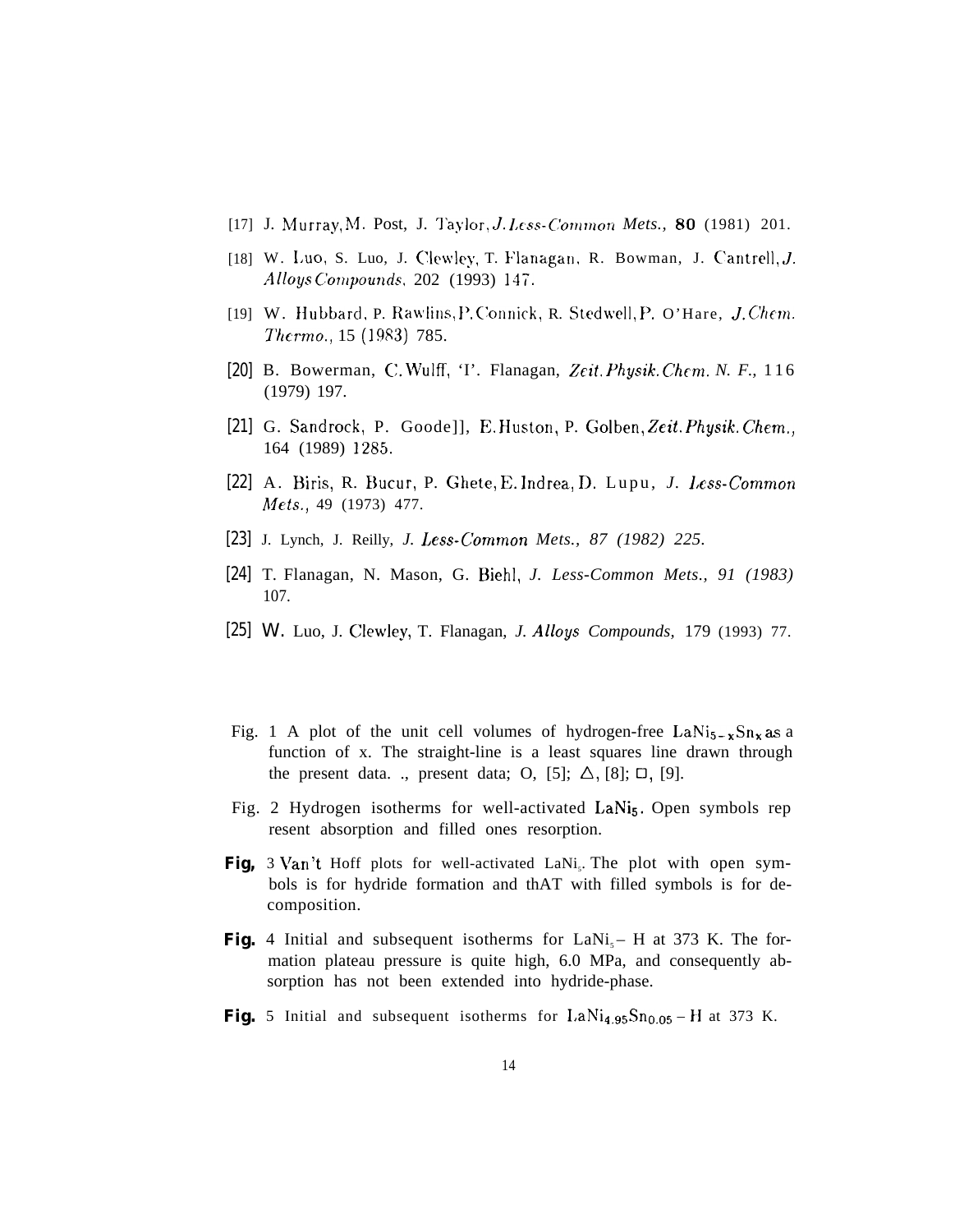# **References**

- [1] B. Anreev, Y. Zel'vaenskii, A. Shafiev, V. Shitikov, *Russ. J. Phys. Chem.*, **52** (1978) 789.
- [2] T. Flanagan, G. Biehl, J. Less-Common Mets., 82 (1981) 383.
- *[3]* K. Nomura, H. [Jruno, S. One, H. Shinozuka, S. S"da, *J. l,e~~.contmon*  $Mets.$ , 107 (1985) 221.
- [4] S. Lambert, D. Chandra, W. Cathey, F. Lynch, R. Bowman, J. Alloys *Compounds, 187 (1992) 113.*
- *[5]* J. Cantrell, T. Beiter, R. Bowman, *J, Alloys Compounds, 207-208 (1994) 372.*
- [6] S. I,uo, W. Luo, J. CIew]ey, T. Flanagan, L. Wade, *J. Alloys Cornpounds,* 231 (1995) 467.
- *[7] S.* Luo, W. Luo, J. Clewley, T. Flanagan, R. Bowman, *J. Alloys Compounds, 231 (1995) 473.*
- [8] M. Wasz, P. Desch, R. Schwarz, Phil. Msg. *A,* 74 (1996) 15.
- [9] S. Luo, J. Clewley, T. Flanagan, R. Bowman, J. Cantrell, *J. A//oys Comp., 253-254 (1997) 226.*
- [10] K. H. J. Buschow, H. van Ma], *J. Less-Common Mets.,* 29 (1972) 203.
- [11] W. Coene, P. Notten, F. Hakkens, R. Einerhand, J. Daams, *Phil. Msg. A, 65 (1992) 1485.*
- [12] P. Notten, R. Einerhand, J. Daams, *J. Alloys Comp., 210 (1994) 221.*
- [13] C.-N. Park, T. Flanagan, *Ber. Bunsenges. Physik. Chcm., 89 (1985)* 1300.
- [14] E. Gray, C. Buckley, E. Kisi, *J. Alloys Compounds, 215 (1994) 201.*
- [15] T. Flanagan, C.-N. Park, W. Oates, *Prog. in Solid Slate Chem., 23 (1995) 291.*
- *[16]* T. Flanagan, J. Clewley, T. Kuji, C.-N. Park, D. Everett, *J. C. S., Faraday. Trans., ] 82 (1986) 2589.*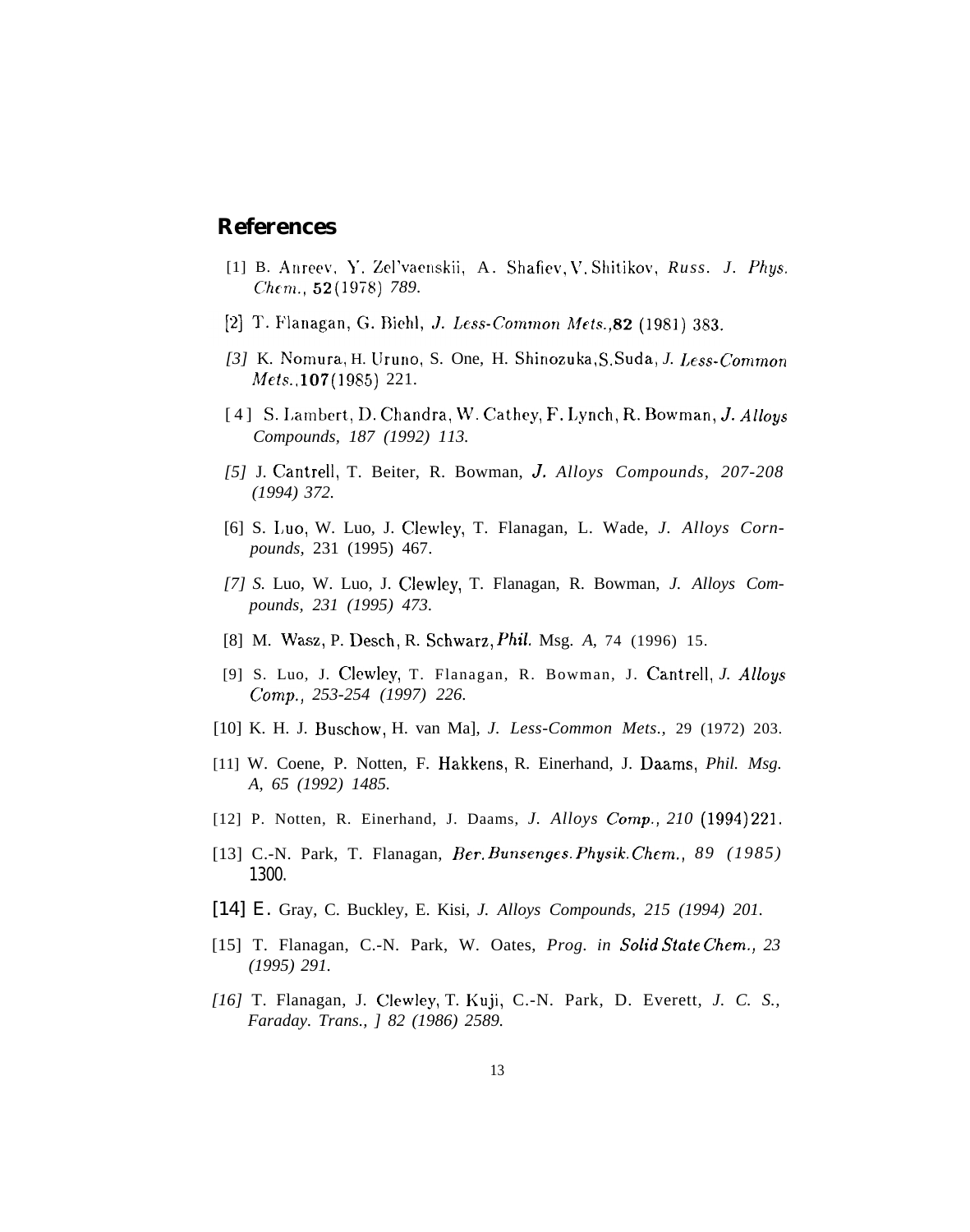

LaNi<sub>5-x</sub>Sn<sub>x</sub> - H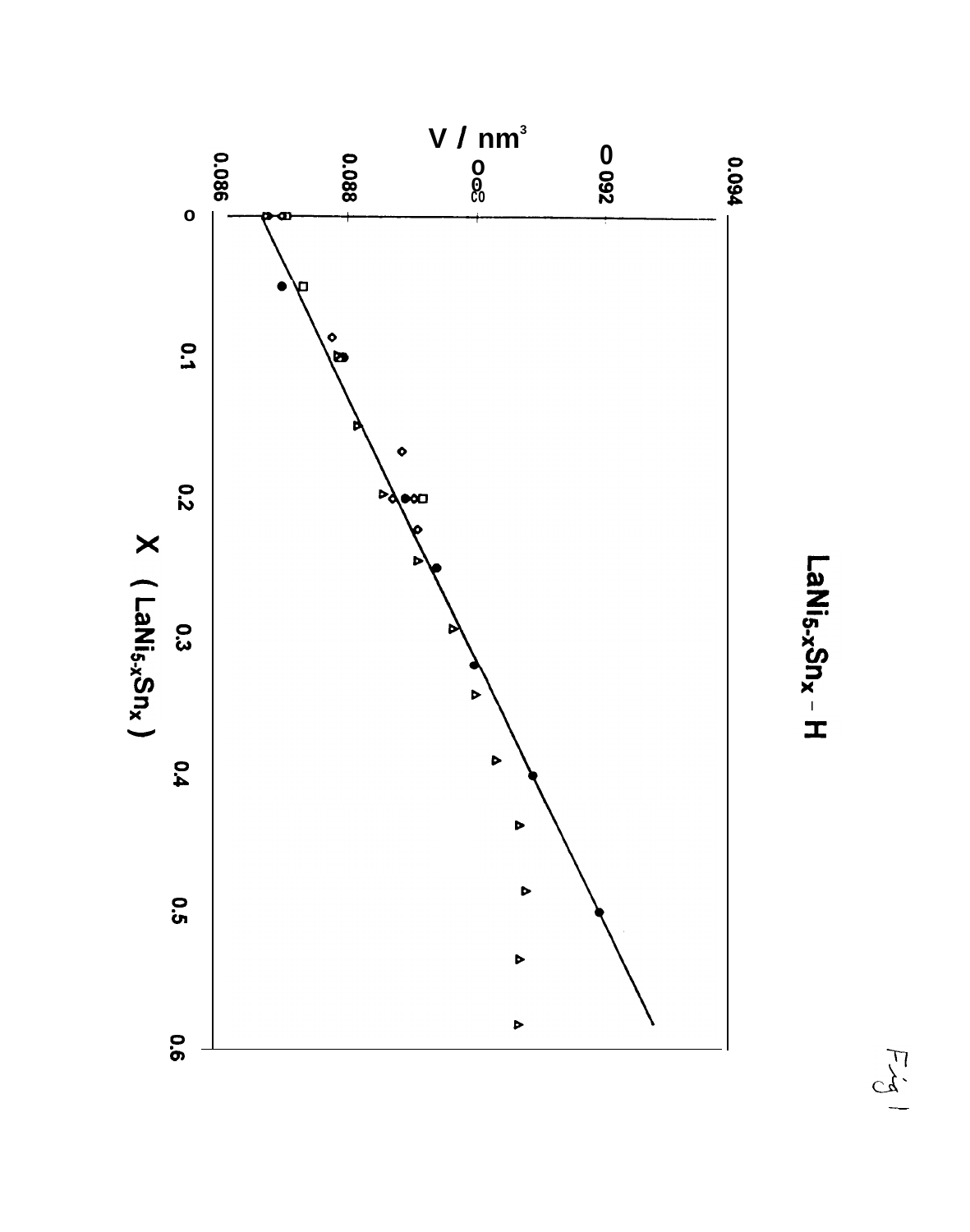- Fig. 6 Initial and subsequent isotherms for  $\text{LaNi}_{4.90}\text{Sn}_{0.10} \text{H}$  at 373 K.
- Fig. 7 initial and subsequent isotherms for  $LaNi_{4.80}Sn_{0.20} H$  at  $373K$ .
- Fig. 8 Initial and the subsequent isotherms for  $\text{LaNi}_{4.75}\text{Sn}_{0.25}$  H at  $373\,\text{K}$ . 'I'his shows a significant difference in the dilute phase volubility but this may alloy appears to behave somewhat anomalously, e.g., see Figure 10, although its unit cell dimensions appear to be reasonable (Fig. 1).
- Fig. 9 Initial and the subsequent isotherms for  $\text{LaNi}_{4.68}\text{Sn}_{0.32}$  H at 373 K.
- **Fig. 10** Plots of log  $p_{\text{plat}}/Pa$  (373 K) against x (LaNi<sub>5-x</sub>Sn<sub>x</sub> H).  $\bigcirc$ ,  $p_f$ , virgin, inactivated sample;  $\Box$ , p<sub>f</sub>, activated sample;  $\triangle$ , pd, activated sample.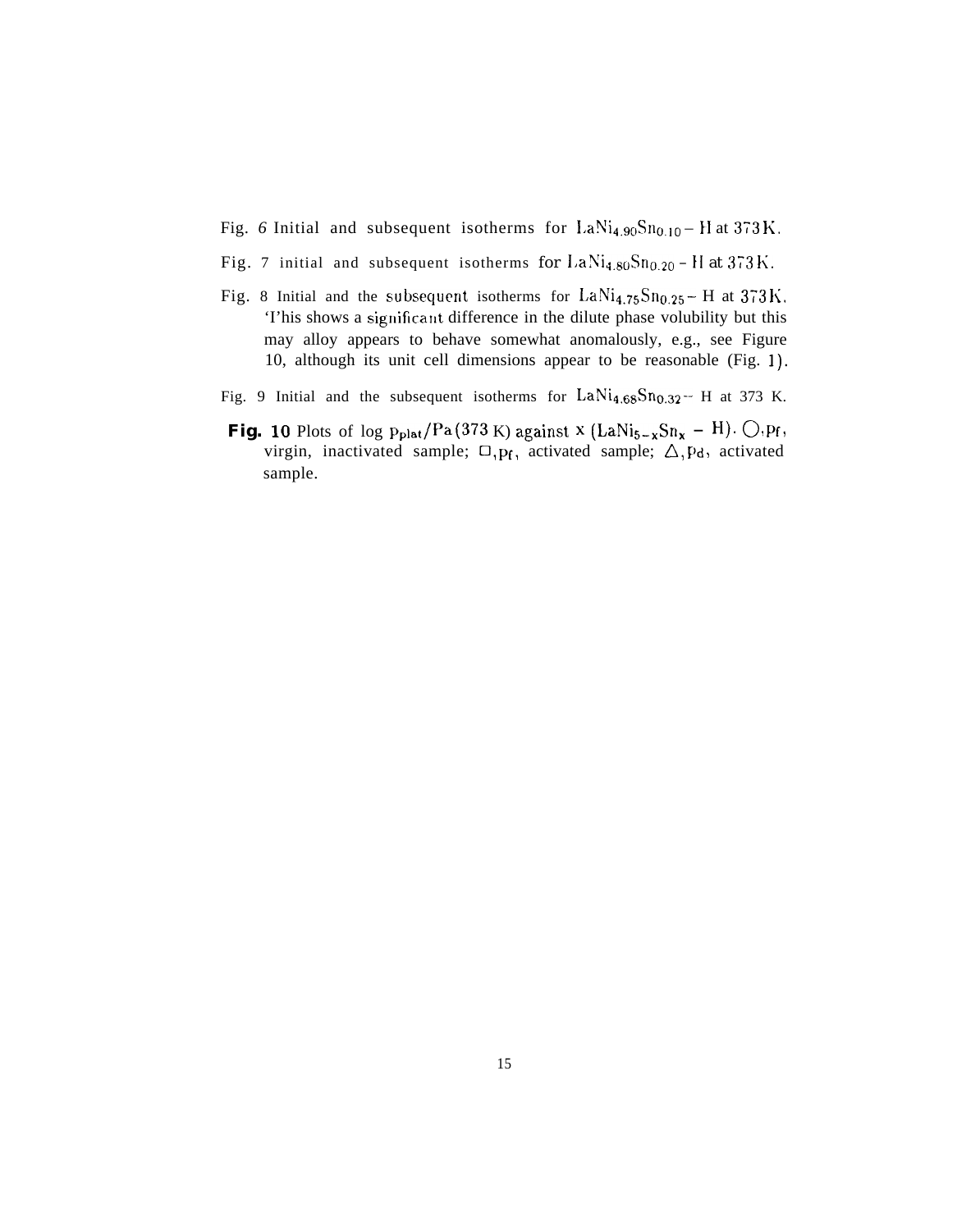

 $7.64$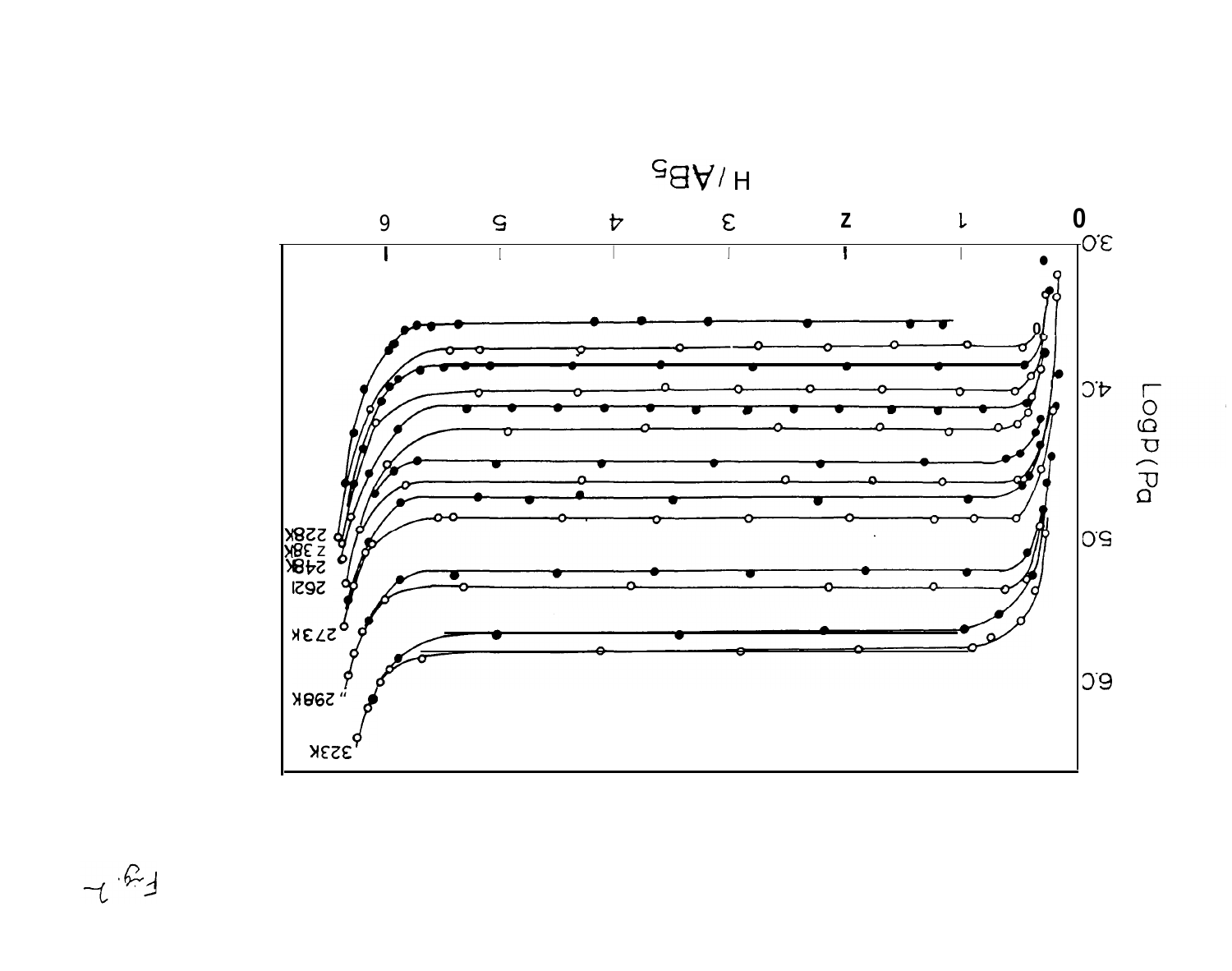$Fix_0^3$ 

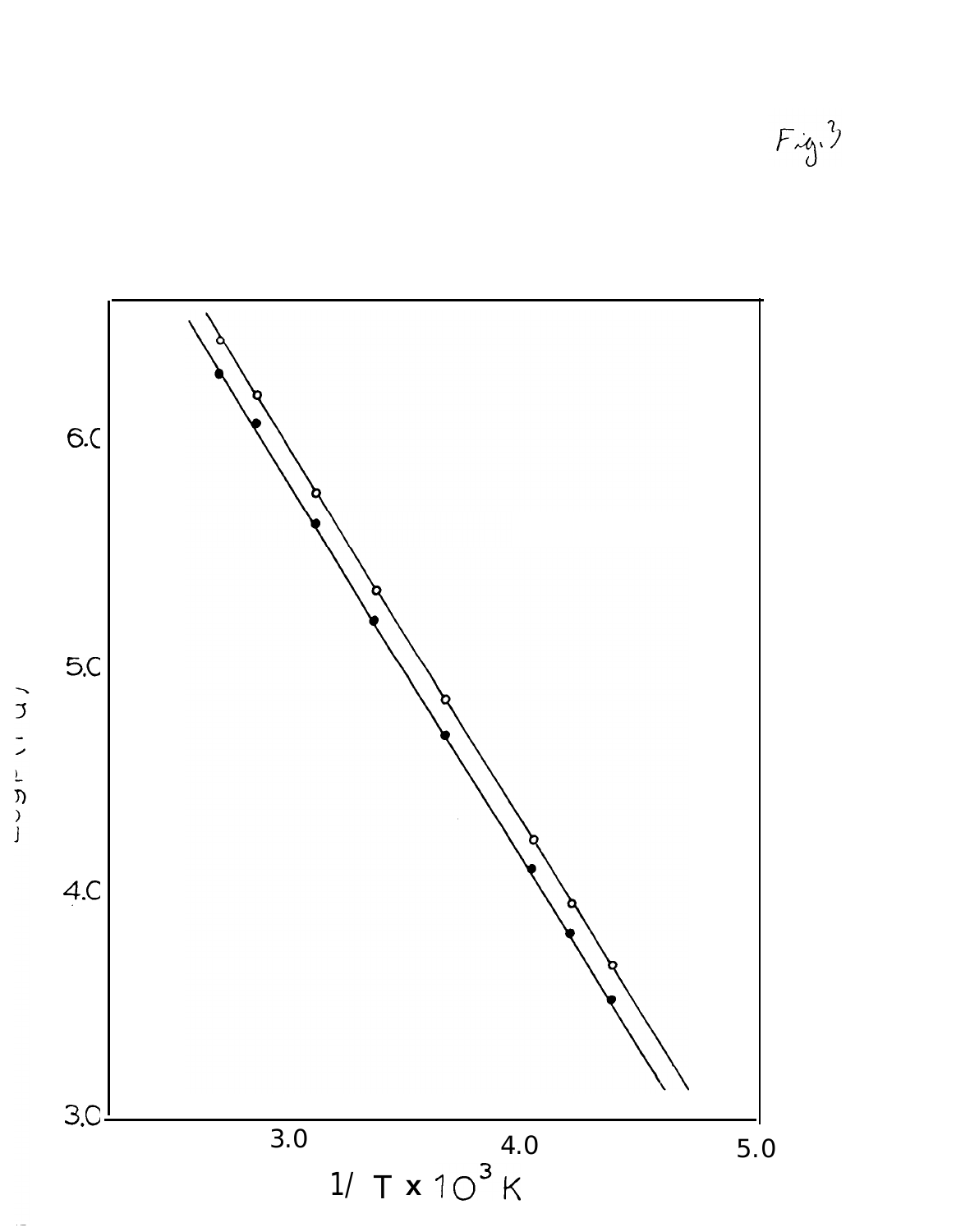

LaNi4.95Sno.05 - H 373 K

 $F_{\mathcal{O}}$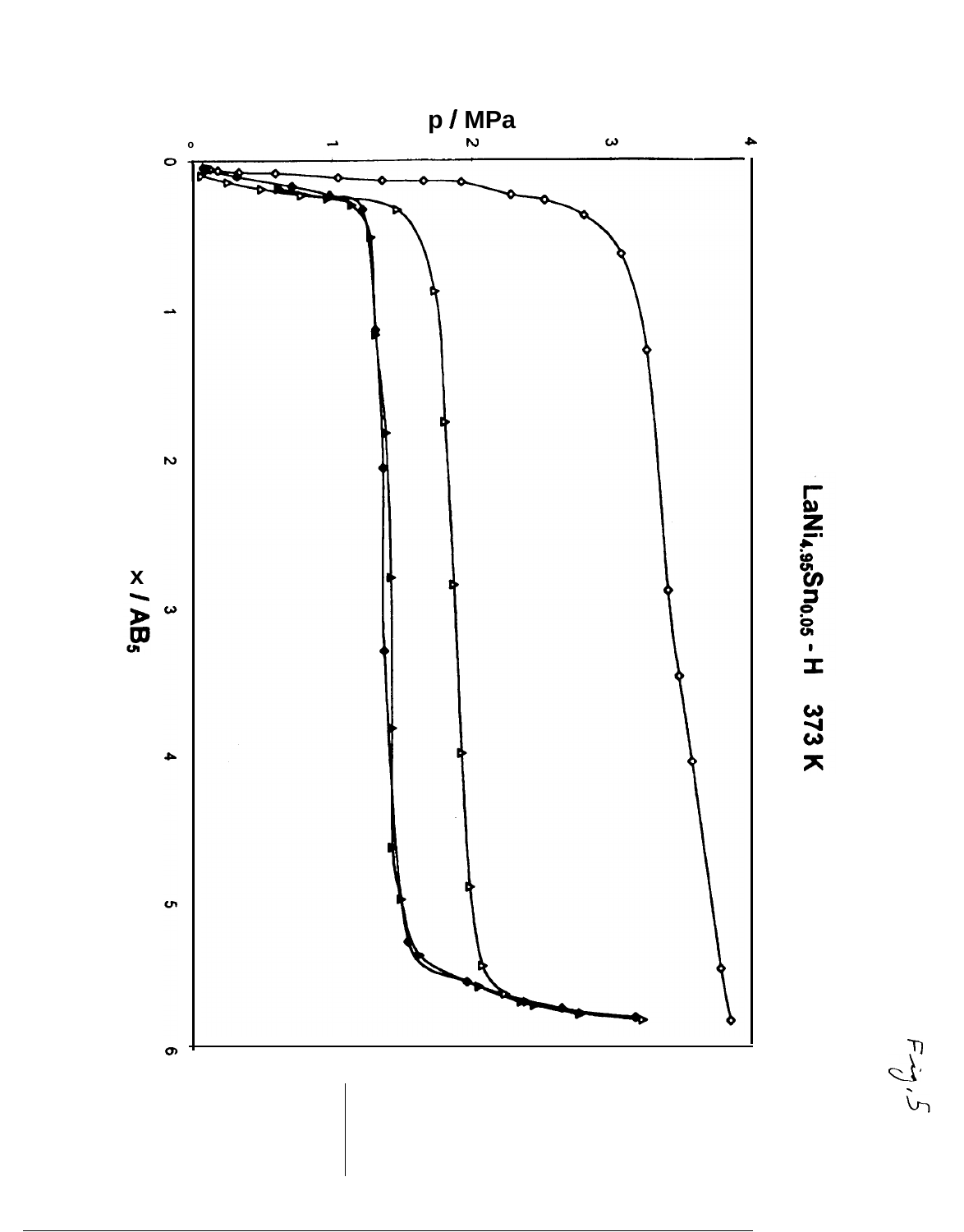

LaNis - H 373 K (oil bath)

 $\begin{array}{c}\nF\rightarrow 0 \\
F\rightarrow 0\n\end{array}$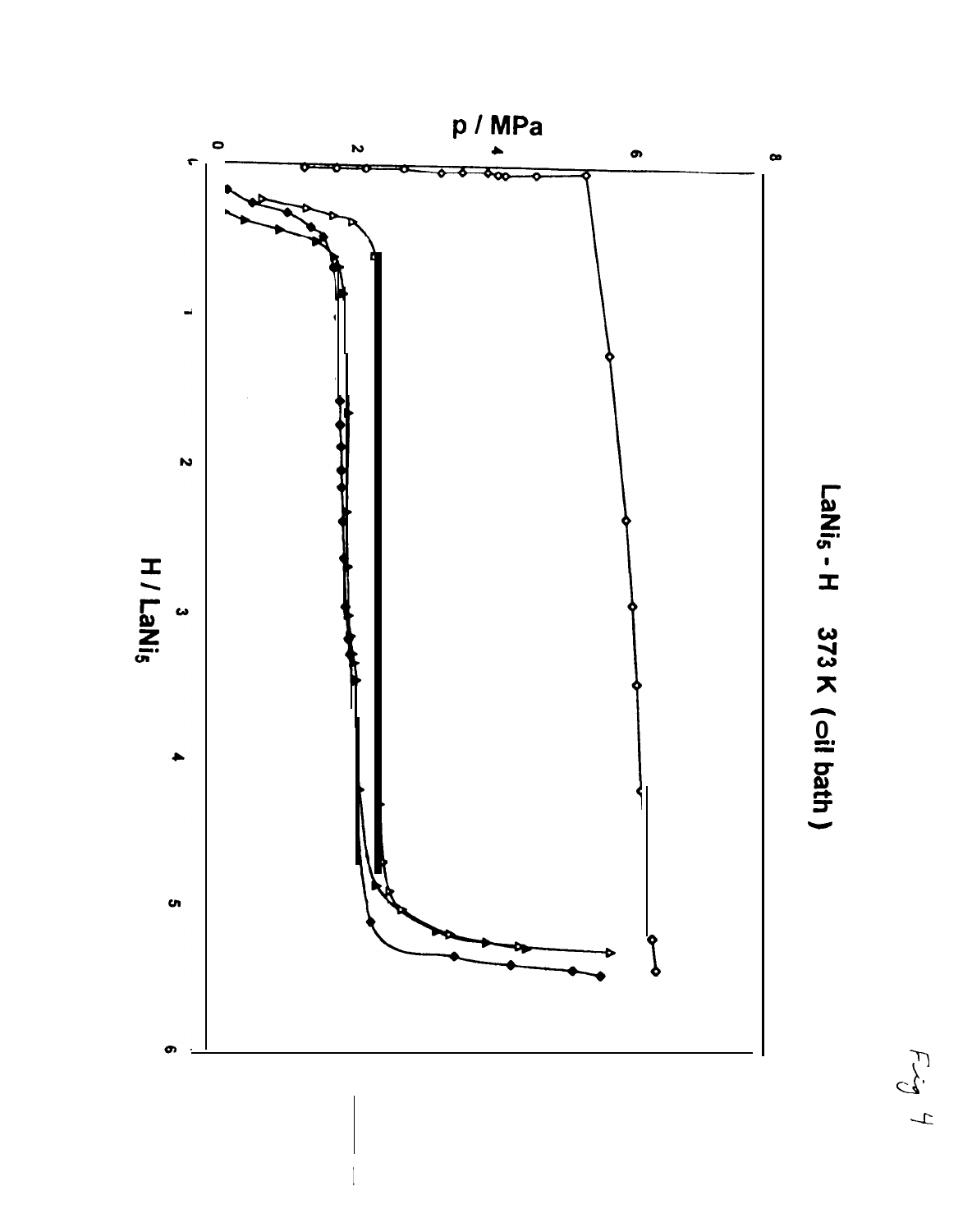



 $\begin{array}{c} \tilde{\mathcal{C}} \\ \tilde{\mathcal{C}} \end{array} \rightarrow$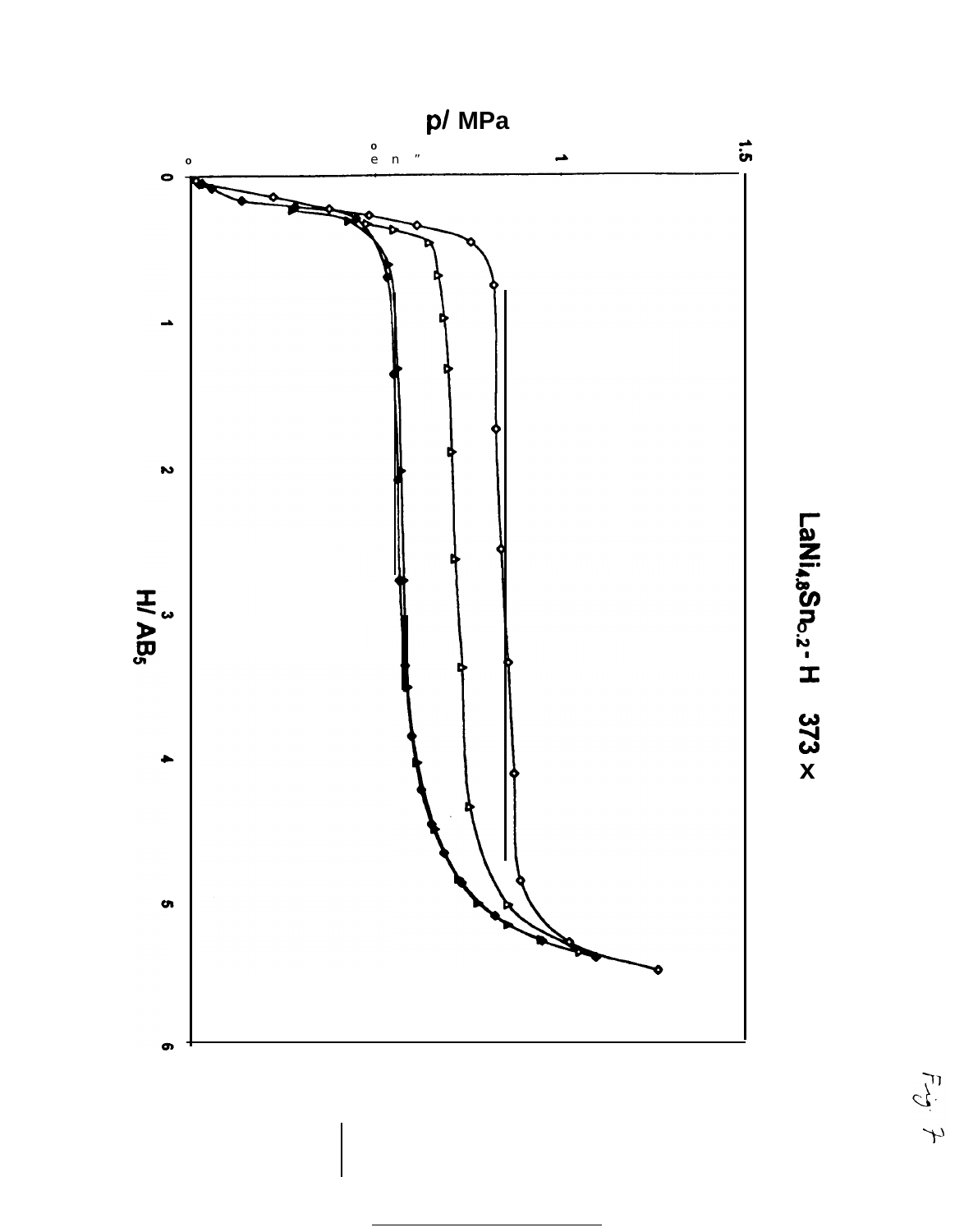

LaNi<sub>4.9</sub>Sn<sub>0.1</sub> - H 373 K

 $\frac{d}{d}$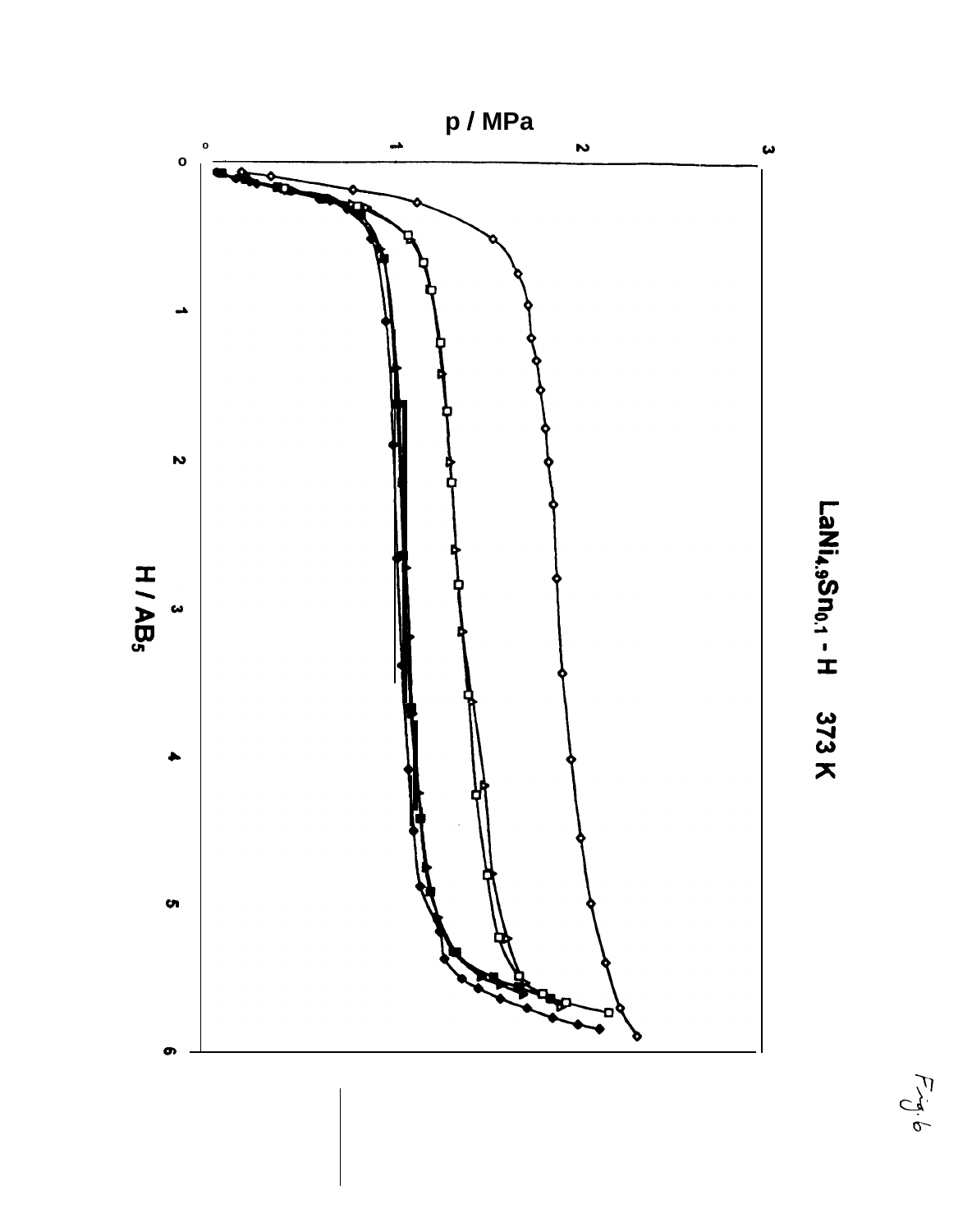

# LaNi<sub>4.75</sub>Sn<sub>0.25</sub> - H 373 K

 $\mathcal{L}$ <br> $\mathcal{L}$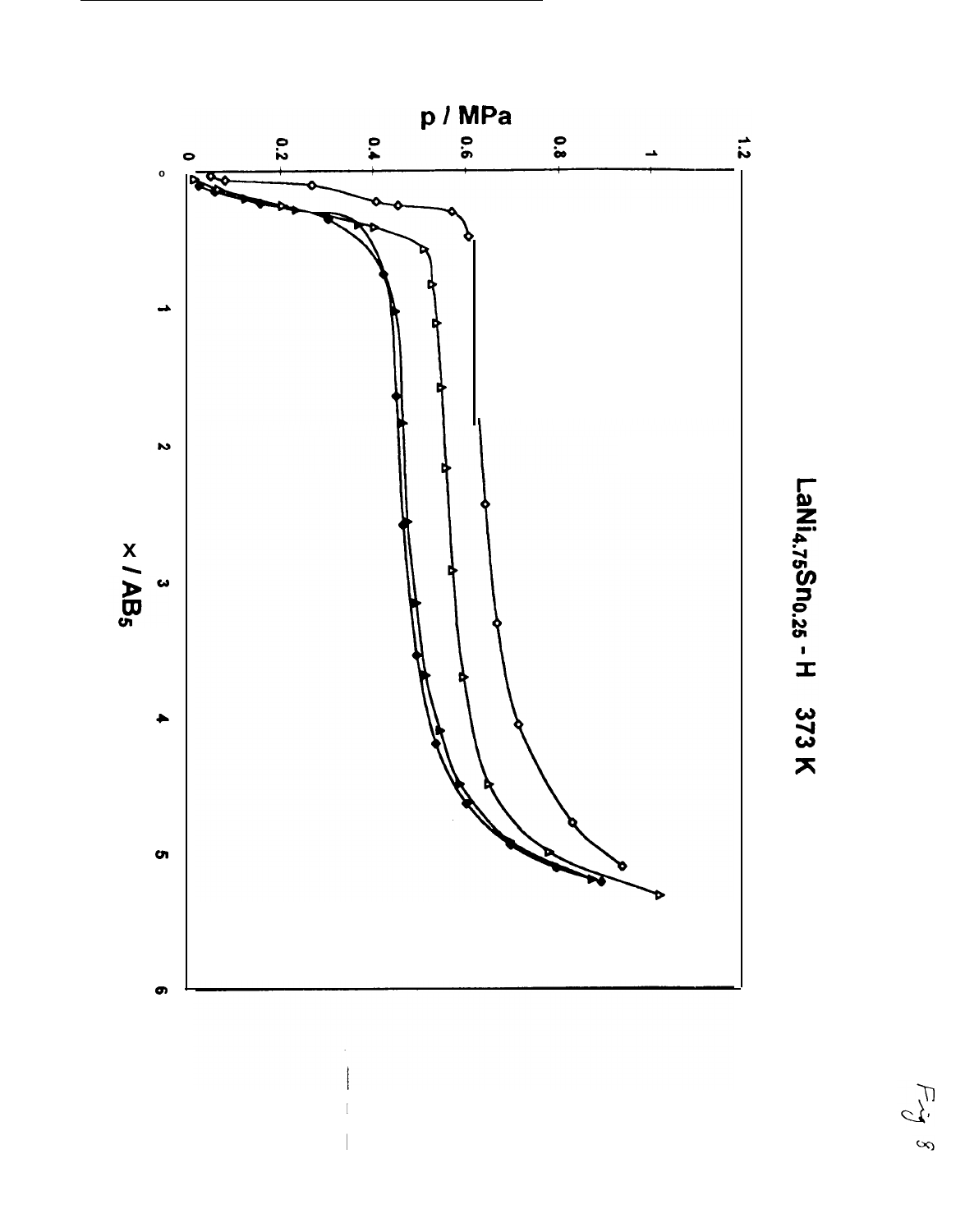

LaNi4.68Sno.32 - H 373 K

 $\frac{1}{2}$